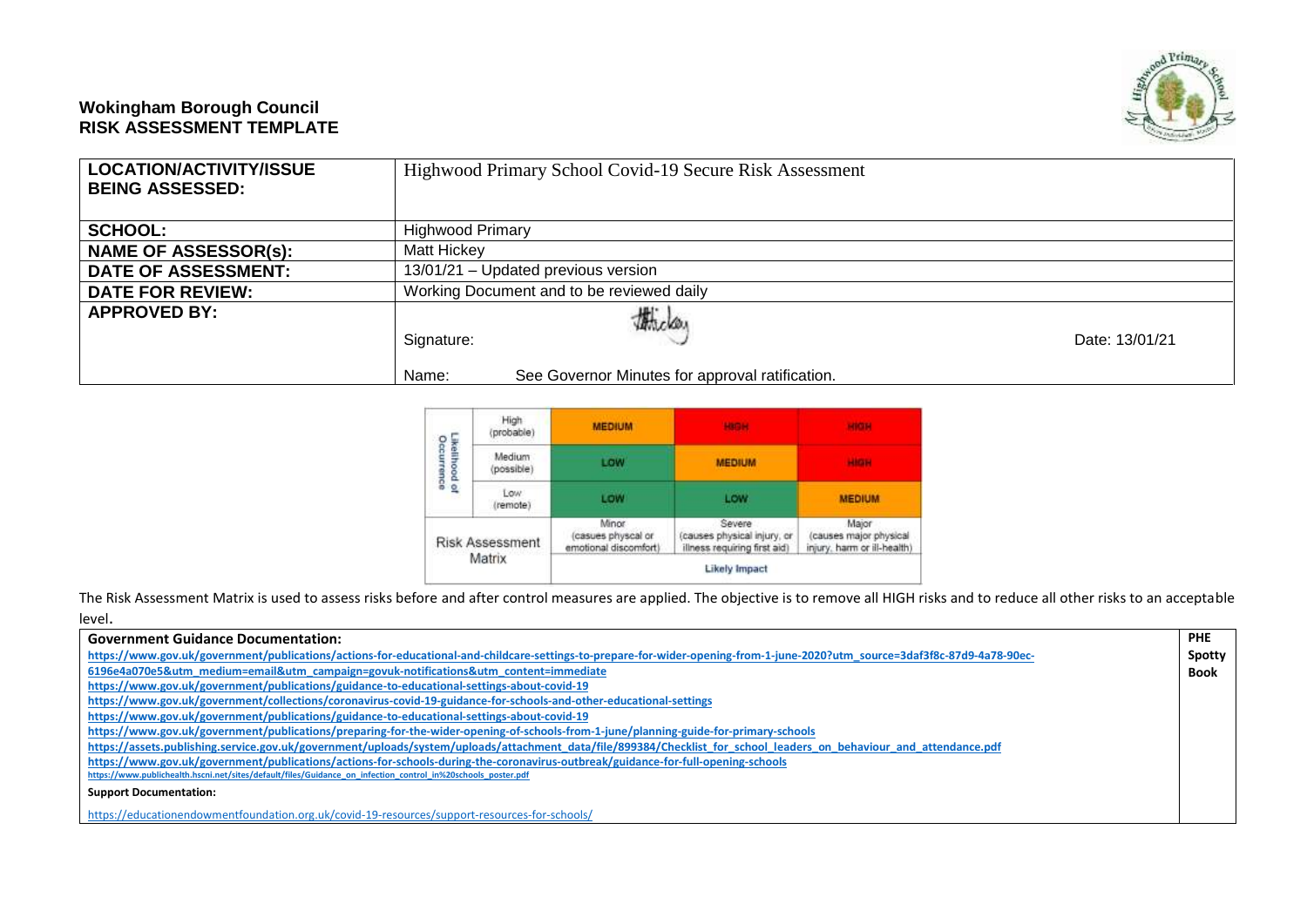| What are the<br>significant<br>hazards?                                                                                                                                      | What could go<br>wrong? Who<br>could be<br>harmed and<br>how?                                                                                                                                                           | What's already being done<br>to control risks?                                                                                                                                                                                                                                                                                                                                                                                                                                                                                                                                                                                                                                                                                                                                                                                | What additional controls are<br>needed?                                                                                                                                                                                                                                                                                                                                                                                                                                                                                                           | <b>By</b><br>who? | <b>By</b><br>when? | Date completed                                                       | <b>Risk</b><br>rating<br>followina<br>action<br><b>H/M/L</b> |
|------------------------------------------------------------------------------------------------------------------------------------------------------------------------------|-------------------------------------------------------------------------------------------------------------------------------------------------------------------------------------------------------------------------|-------------------------------------------------------------------------------------------------------------------------------------------------------------------------------------------------------------------------------------------------------------------------------------------------------------------------------------------------------------------------------------------------------------------------------------------------------------------------------------------------------------------------------------------------------------------------------------------------------------------------------------------------------------------------------------------------------------------------------------------------------------------------------------------------------------------------------|---------------------------------------------------------------------------------------------------------------------------------------------------------------------------------------------------------------------------------------------------------------------------------------------------------------------------------------------------------------------------------------------------------------------------------------------------------------------------------------------------------------------------------------------------|-------------------|--------------------|----------------------------------------------------------------------|--------------------------------------------------------------|
|                                                                                                                                                                              |                                                                                                                                                                                                                         | 1. Establishing a systematic process for school opening                                                                                                                                                                                                                                                                                                                                                                                                                                                                                                                                                                                                                                                                                                                                                                       |                                                                                                                                                                                                                                                                                                                                                                                                                                                                                                                                                   |                   |                    |                                                                      |                                                              |
| 1.1 Staff Capacity<br>The number of staff<br>who are available is<br>lower than that<br>required to teach<br>classes in school<br>and operate<br>effective home<br>learning. | Positive case of Covid -<br>19 (or other illness)<br>results in not enough<br>teacher capacity to<br>deliver learning in<br>school.<br>Section 44 (or similar<br>union guidance) restricts<br>access to full workforce. | Regular communication about risk<br>$\bullet$<br>assessment updates.<br>Regular communication about changes<br>$\bullet$<br>in DfE guidance.<br>Recap on INSET days about key messages<br>and protocol for staff feeling unwell.<br>Use of virtual staff meetings to have<br>feedback from staff on our current<br>approach.                                                                                                                                                                                                                                                                                                                                                                                                                                                                                                  | Comprehensive plan for staff allocation and<br>1.<br>two-week rota to limit the number of adults<br>in school.<br>2.<br>Individual risk assessments for staff who are<br>clinically vulnerable                                                                                                                                                                                                                                                                                                                                                    | <b>SLT</b>        | 25/01/2020         | 06/01/21<br>1.<br>2.<br><b>Completed as and</b><br>when required.    | M                                                            |
| 1.2 Organisation of<br><b>Teaching Spaces</b><br>Classroom<br>organisation will<br>increase the risk of<br>transmission for<br>pupils and staff.                             | Transmission of the virus<br>from person to person<br>could occur and put the<br>health of the Highwood<br>community at risk                                                                                            | Staff<br>Desks to be front facing<br>$\bullet$<br>Staffroom reorganised to allow staff to<br>eat in a shared space with 2 metre<br>spacing.<br>PPE equipment being used for any First<br>$\bullet$<br>Aid incidents.<br>Additional staff room created.<br>Signs created to limit the number of<br>adults in the same space at any one<br>time.<br>Barriers used in the main reception to<br>allow safe working for office staff.<br>Children<br>Classroom expectations in place.<br>Children wash hands on entering the<br>classroom.<br>Toys being cleaned after use.<br>$\bullet$<br>Lunch tables are set up to include social<br>distancing measures.<br>See Lunch Plan for specific details of the<br>school's arrangements.<br>Separate playtime spaces to be created<br>for each 'bubble / small consistent<br>groups'. | Staff<br>Further reduction in communal areas<br>1.<br>Individual year group staff rooms<br>a.<br>created.<br>Resource Team added into a year<br>b.<br>group bubble on a permanent<br>basis.<br>2.<br>Rota system implemented to make sure that<br>staff not required (due to pupil numbers) are<br>able to work from home.<br>Children<br>3.<br>Letter to parents about Critical Worker<br>provision to explore the possibility of<br>reducing numbers.<br>Survey Nursery Parents about provision<br>4.<br>required to match government guidance. | <b>SLT</b>        | 25/01/2021         | 11/01/21<br>1.<br>2.<br>06/01/21<br>3.<br>11/01/21<br>4.<br>10/01/21 | M                                                            |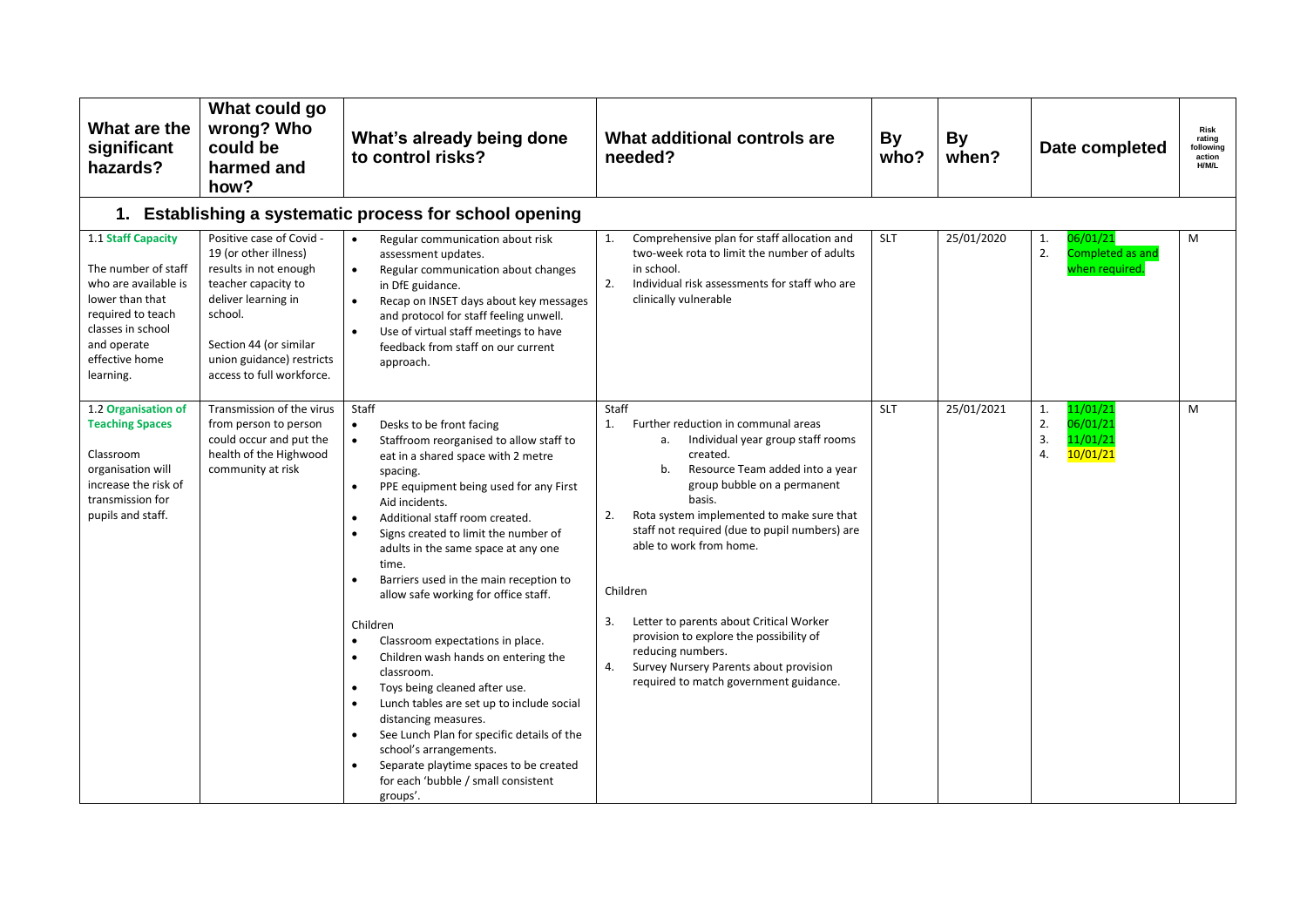|                                                                                                                                  |                                                                                                                                                    | Break times to be staggered to minimise<br>the risk 'bubbles' mixing.<br>Reduction in the amount of physical<br>$\bullet$<br>equipment available.<br>Teachers to create resource packs so<br>$\bullet$<br>that each child has a self-contained<br>wallet for all of their equipment to be<br>kept safe.                                                                                                                                                                                                                                                                                                                                                                                                                                                                                                      |                                                                                                                                                                                                                                                                                                                                                                          |                     |            |                                               |   |
|----------------------------------------------------------------------------------------------------------------------------------|----------------------------------------------------------------------------------------------------------------------------------------------------|--------------------------------------------------------------------------------------------------------------------------------------------------------------------------------------------------------------------------------------------------------------------------------------------------------------------------------------------------------------------------------------------------------------------------------------------------------------------------------------------------------------------------------------------------------------------------------------------------------------------------------------------------------------------------------------------------------------------------------------------------------------------------------------------------------------|--------------------------------------------------------------------------------------------------------------------------------------------------------------------------------------------------------------------------------------------------------------------------------------------------------------------------------------------------------------------------|---------------------|------------|-----------------------------------------------|---|
| 1.3 Additional risks<br>to staff members<br>are BAME                                                                             | Increased risk of<br>transmission of the virus<br>from person to person<br>could occur and put the<br>health of the Highwood<br>community at risk. | BAME adults in school not expected to<br>$\bullet$<br>deliver first aid / intimate care to pupils<br>- use walkie talkies to receive support<br>from colleagues.<br>Use of PPE available.<br>$\bullet$                                                                                                                                                                                                                                                                                                                                                                                                                                                                                                                                                                                                       | Individual risk assessment where required.<br>1.<br>2.<br>Headteacher to keep up to date with<br>guidance:<br>WBC leadership drop ins attended<br>a.<br>Regular communication with local<br>b.<br><b>HTs</b><br>Regular updates from national<br>c.<br>bodies<br>Regular updates from NAHT<br>d.                                                                         | SLT                 | 01/09/2020 | 01/09/2020<br>1.<br>2.<br>Ongoing             | M |
| 1.4 The School Day<br>The start and end of<br>the school day<br>create risks of<br>breaching social<br>distancing<br>guidelines. | Increased risk of<br>transmission of the virus<br>from person to person<br>could occur and put the<br>health of the Highwood<br>community at risk. | Staggered drop off and pick-ups agreed<br>$\bullet$<br>and communicated with parents.<br>Drop off and pick up is conducted in lines<br>$\bullet$<br>with social distancing guidance.<br>Areas used are cleaned thoroughly after<br>$\bullet$<br>use.<br>Heart Cleaning company continue to do<br>$\bullet$<br>a midday clean of toilets and all high<br>touch points.<br>Additional signage to make sure the one-<br>way system is followed.<br>Senior staff on duty in the morning and<br>afternoon to help parents navigate the<br>school site.<br>No entry zones painted outside of<br>$\bullet$<br>classroom doors to maintain a social<br>distance between parents.<br>Lunch times organised for children to eat<br>$\bullet$<br>packed lunch in classrooms whilst hot<br>meals are still being served. | Monitor staff capacity on a daily basis to<br>1.<br>make sure the risk assessment is still robust.<br>2.<br>Monitor protocols and procedures and<br>gather regular feedback from the community<br>as to their effectiveness.<br>3.<br>Monitor Caterlink's Hot Meal offer and move<br>to all children eating in the classroom should<br>it be moved to packed lunch only. | SLT<br>Site<br>Team | 04/01/2021 | 1.<br>Ongoin<br>2.<br>Ongoin<br>3.<br>Ongoing | M |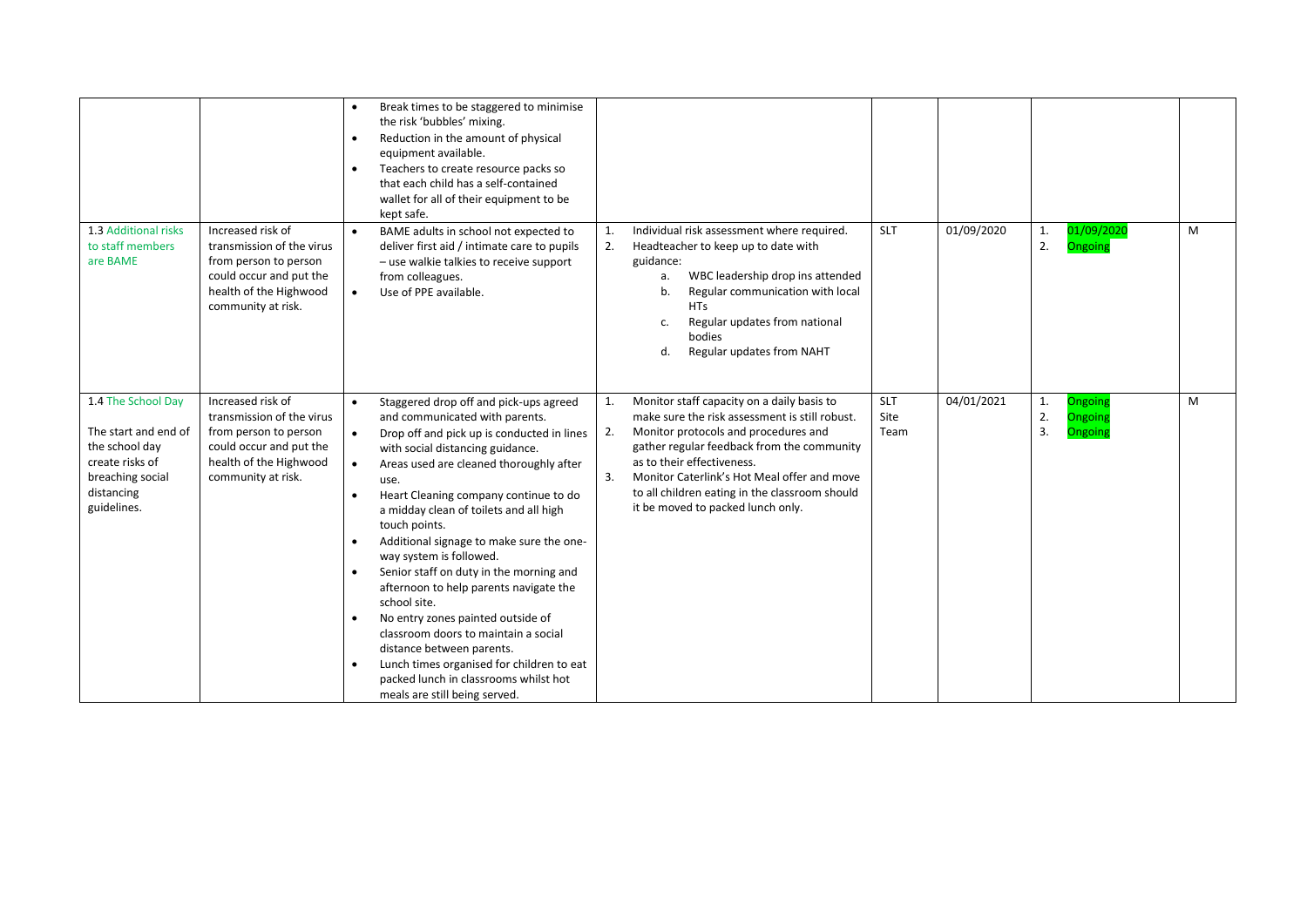| 1.5 The<br>arrangements of<br>running our<br><b>Resource Base</b><br>increase the<br>potential for<br>transmission.                                    | Transmission of the virus<br>from person to person<br>could occur and put the<br>health of the Highwood<br>community at risk.<br>Adults working across<br>groups cause an<br>increase in the potential<br>for transmission. | Resource children that are accessing the<br>$\bullet$<br>school building will be supported in their<br>year group bubbles by Resource TAs.<br>Resource children accessing home<br>$\bullet$<br>learning will have individually tailored<br>activities provided by the Resource<br>Teacher.                                                                                                                                                                                                                                                                                                                                                                                                                                                                                                                                                                                                                                                                                                                                                                                                                                                                                                                                                                                                                                        | 1. | Monitor the attendance situation so that<br>staff are able to support on any days the<br>children are in school.            | Resource<br>Team                  | 25/01/21   | 1. | 06/01/21                               | M |
|--------------------------------------------------------------------------------------------------------------------------------------------------------|-----------------------------------------------------------------------------------------------------------------------------------------------------------------------------------------------------------------------------|-----------------------------------------------------------------------------------------------------------------------------------------------------------------------------------------------------------------------------------------------------------------------------------------------------------------------------------------------------------------------------------------------------------------------------------------------------------------------------------------------------------------------------------------------------------------------------------------------------------------------------------------------------------------------------------------------------------------------------------------------------------------------------------------------------------------------------------------------------------------------------------------------------------------------------------------------------------------------------------------------------------------------------------------------------------------------------------------------------------------------------------------------------------------------------------------------------------------------------------------------------------------------------------------------------------------------------------|----|-----------------------------------------------------------------------------------------------------------------------------|-----------------------------------|------------|----|----------------------------------------|---|
| 1.6<br><b>Planning movement</b><br>around the school<br>Movement around<br>the school create<br>risks of breaching<br>social distancing<br>guidelines. | Transmission of the virus<br>from person to person<br>could occur and put the<br>health of the Highwood<br>community at risk.                                                                                               | $\bullet$<br>One-way circulation routes around the<br>external buildings communicated<br>appropriately to staff and pupil.<br>$\bullet$<br>Signage added to help pupils and<br>parents.<br>Timetable and use of classrooms<br>$\bullet$<br>reviewed to reduce movement around<br>the building.<br>Organising classrooms and other rooms<br>$\bullet$<br>used for learning to maintain space<br>between seats and desks.<br>Unnecessary items and those items hard<br>$\bullet$<br>to clean removed from classrooms and<br>learning environments.<br>Thorough cleaning of rooms at end of<br>$\bullet$<br>the day.<br>Ventilation in the building maximised by<br>opening windows, doors or using<br>ventilation units.<br>Transport arrangements and plans<br>revised - school transport informed.<br>Use of walkie talkies to coordinate gate<br>$\bullet$<br>opening and closing times.<br>Parents with multiple children can decide on<br>the best route to take in order to best meet<br>the staggered times and if one child happens<br>to be slightly early or late because of this, the<br>teachers will understand.<br>Updates the school will implement:<br>The Woodlands Avenue gate and<br>KS2 playground gate will not be<br>opened until 8:35am<br>All classes will be open from<br>8:35am if necessary, but parents | 1. | Termly Review of fire safety procedures to<br>ensure that any measures put in place do not<br>compromise evacuation routes. | <b>SLT</b><br>Site<br>Team<br>All | 01/09/2020 | 1. | <mark>Autumn</mark> , Spring<br>Summer | M |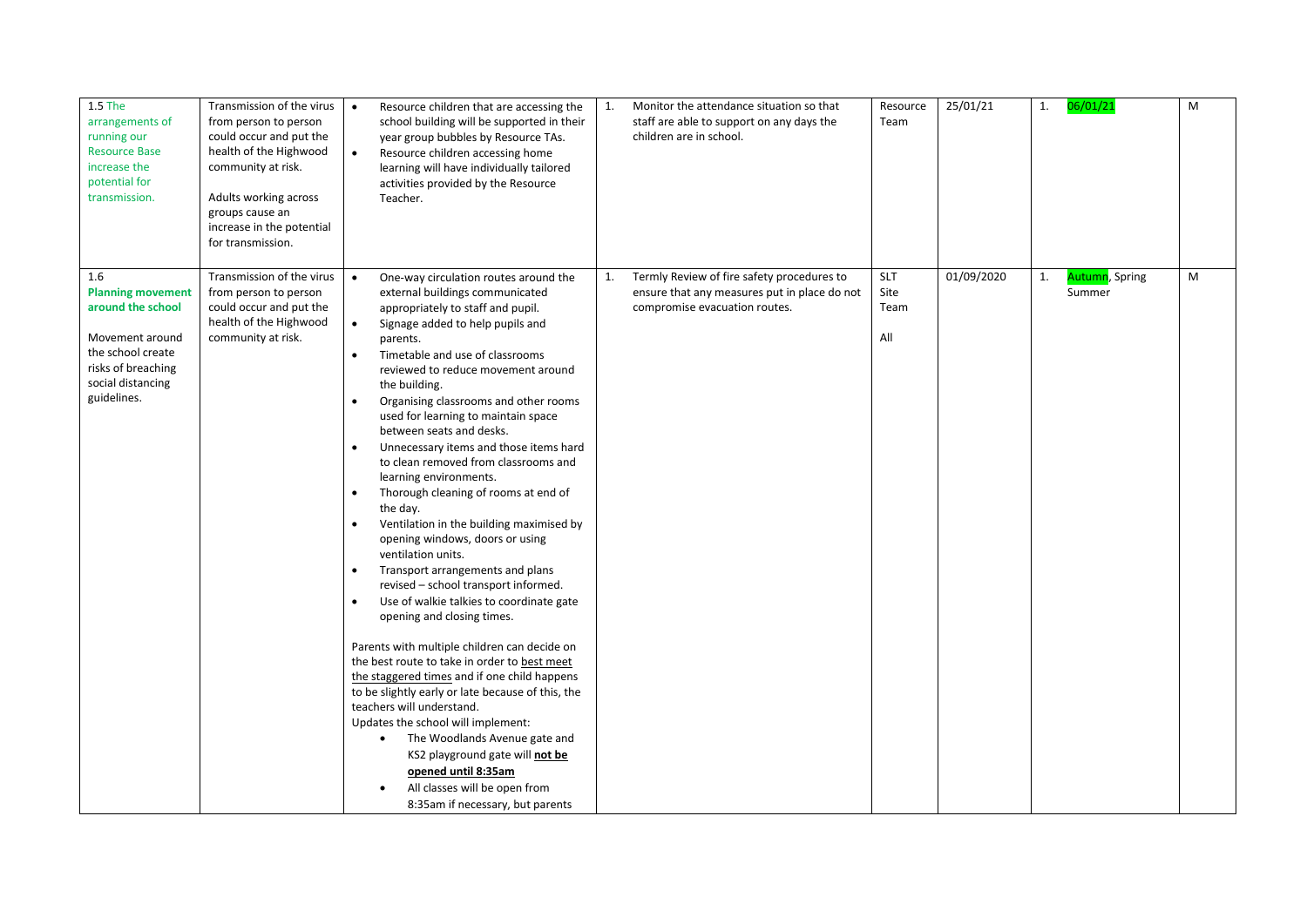|                                                                                                                                                                         |                                                                                                      | $\bullet$<br>$\bullet$<br>$\bullet$ | need to stick as closely as possible<br>to the staggered timings.<br>At pick up time only, Nursery (F1)<br>and Reception (F2) parents will be<br>able to wait in the outside garden<br>areas (at a safe distance) to avoid<br>congestion on the paths<br>Markings on the school field have<br>been added to identify where<br>parents can wait at a safe distance.<br>A temporary footpath has been<br>added to aid social distancing<br>around the high traffic areas.<br>So, the key messages are:<br>Arrive on time<br>Leave promptly<br>Keep a safe distance<br>Arrive on time<br>Leave prompt<br>Keep a safe distance |          |                                                                      |            |          |    |   |
|-------------------------------------------------------------------------------------------------------------------------------------------------------------------------|------------------------------------------------------------------------------------------------------|-------------------------------------|----------------------------------------------------------------------------------------------------------------------------------------------------------------------------------------------------------------------------------------------------------------------------------------------------------------------------------------------------------------------------------------------------------------------------------------------------------------------------------------------------------------------------------------------------------------------------------------------------------------------------|----------|----------------------------------------------------------------------|------------|----------|----|---|
| 1.7 Curriculum<br><b>Organisation</b><br>Pupils will have<br>fallen behind in<br>their learning during<br>school closures and<br>achievement gaps<br>will have widened. | Time away from school<br>has had a<br>disproportionate impact<br>on our most vulnerable<br>children. | $\bullet$<br>$\bullet$<br>$\bullet$ | All curriculum leaders have evaluated<br>their curriculum areas in relation to<br>content missed during the summer term.<br>They have then suggested where this can<br>be redelivered to maximise time and as<br>closely as possible link to new curriculum<br>topics. See Curriculum adjustments<br>document on website.<br>Teachers have had CPD in relation to EEF<br>most effective strategies to close<br>attainment gap.<br>Remote learning offer updated - see<br>Remote Learning Policy.                                                                                                                           | 1.<br>2. | Review remote learning policy<br>Termly monitoring of catch up plan. | SLT<br>All | 25/01/21 | 1. | H |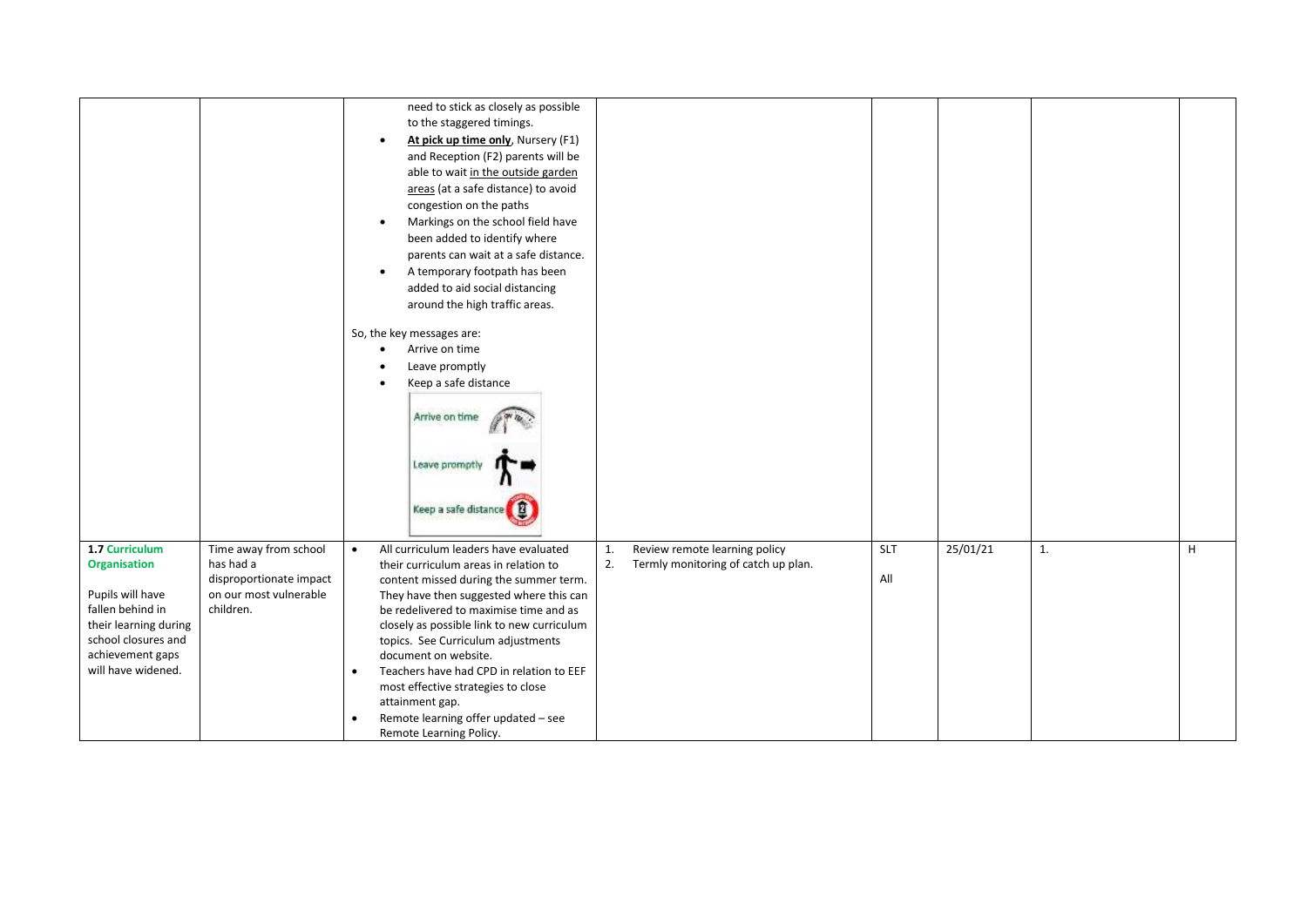| 1.8 Staff            | Transmission of the virus | $\bullet$ | Perspex screen is installed in main         | 1.        | Staff meeting spaces reviewed in light of new   | <b>SLT</b> | 25/01/21      | 1.<br>12/01/21         | M            |
|----------------------|---------------------------|-----------|---------------------------------------------|-----------|-------------------------------------------------|------------|---------------|------------------------|--------------|
| workspaces           | from person to person     |           | reception                                   |           | Covid-19 variant.                               | Site       |               |                        |              |
|                      | could occur and put the   | $\bullet$ | All social distancing and protective        |           |                                                 | Team       |               |                        |              |
| Staff rooms and      | health of the Highwood    |           | measures to be researched and costed        |           |                                                 |            |               |                        |              |
| office spaces create | community at risk.        | $\bullet$ | Additional staff spaces to be allocated     |           |                                                 | All        |               |                        |              |
| risks of breaching   |                           |           | and furniture moved, where necessary        |           |                                                 |            |               |                        |              |
| social distancing    |                           |           |                                             |           |                                                 |            |               |                        |              |
| guidelines.          |                           | $\bullet$ | Classrooms reorganised to allow for         |           |                                                 |            |               |                        |              |
|                      |                           |           | spacing of tables at 2 meters where         |           |                                                 |            |               |                        |              |
|                      |                           |           | possible.                                   |           |                                                 |            |               |                        |              |
|                      |                           | $\bullet$ | Signs erected to state numbers of staff     |           |                                                 |            |               |                        |              |
|                      |                           |           | allowed in certain areas of the school.     |           |                                                 |            |               |                        |              |
|                      |                           |           | Staff briefed on the usage of all available |           |                                                 |            |               |                        |              |
|                      |                           |           | spaces.                                     |           |                                                 |            |               |                        |              |
|                      |                           | $\bullet$ | Staff to have limited movement around       |           |                                                 |            |               |                        |              |
|                      |                           |           | the building to keep communal areas as      |           |                                                 |            |               |                        |              |
|                      |                           |           | empty as possible.                          |           |                                                 |            |               |                        |              |
|                      | Transmission of the virus |           |                                             | 1.        |                                                 |            | 01/09/2020    |                        | $\mathbf{I}$ |
| 1.9 Managing the     |                           | $\bullet$ | Information shared with parents about       |           | Review school events in the half term prior to  | <b>SLT</b> |               | 1.<br>Ongoing          |              |
| school calendar      | from person to person     |           | which activities will continue and how      |           | them taking place in order to communicate       |            |               |                        |              |
|                      | could occur and put the   |           | the school will approach them i.e. Phone    |           | with parents.                                   |            |               |                        |              |
| School evets create  | health of the Highwood    |           | call parents evening.                       |           |                                                 |            |               |                        |              |
| risks of breaching   | community at risk.        | $\bullet$ | Diary updated with events and the way       |           |                                                 |            |               |                        |              |
| social distancing    |                           |           | in which they will be delivered -           |           |                                                 |            |               |                        |              |
| guidelines.          |                           |           | information shared with parents.            |           |                                                 |            |               |                        |              |
|                      |                           |           | Home visits will take place via phone       |           |                                                 |            |               |                        |              |
|                      |                           |           | rather than visits to households.           |           |                                                 |            |               |                        |              |
|                      |                           | $\bullet$ | All workshop / parental information         |           |                                                 |            |               |                        |              |
|                      |                           |           | events moved to pre-recorded videos         |           |                                                 |            |               |                        |              |
|                      |                           |           |                                             |           |                                                 |            |               |                        |              |
|                      |                           |           | and shared on school's YouTube channel.     |           |                                                 |            |               |                        |              |
| 1.10 Governance      | Governors unable to       | $\bullet$ | Online meetings being held to complete      |           | Governor meetings to follow the OFSTED agenda   | FGB        | Prior to each | Ongoing - see governor |              |
| and policy           | fulfil their statutory    |           | statutory functions                         |           | of reporting against:                           |            | meeting       | minutes                |              |
|                      | duties and risk HSE / LA  | $\bullet$ | Governing body kept up to date with key     | $\bullet$ | identifying the barriers schools have faced     |            |               |                        |              |
| Governors are not    | comeback on decision      |           | decisions around reopening                  |           | and are still facing in managing the return to  |            |               |                        |              |
| fully informed or    | making process.           | $\bullet$ | Governors are briefed on latest             |           | full education for pupils                       |            |               |                        |              |
| involved in making   |                           |           | government guidance and its                 | $\bullet$ | how leaders are ensuring pupils resume          |            |               |                        |              |
| key decisions        |                           |           | implications for the school                 |           | learning the school's extant curriculum,        |            |               |                        |              |
|                      |                           |           | Governors able to attend meetings           |           | including the blend of classroom teaching       |            |               |                        |              |
|                      |                           |           | virtually or to post questions to be        |           | and, where necessary, remote education          |            |               |                        |              |
|                      |                           |           |                                             |           | how pupils are settling back into expected      |            |               |                        |              |
|                      |                           |           | addressed during the meeting                | $\bullet$ | routines and behaviours                         |            |               |                        |              |
|                      |                           | $\bullet$ | Any governors unable to perform duties      |           |                                                 |            |               |                        |              |
|                      |                           |           | to contact the chair as soon as possible.   | $\bullet$ | how any identified and specific SEN, health     |            |               |                        |              |
|                      |                           |           |                                             |           | and well-being issues for particular pupils are |            |               |                        |              |
|                      |                           |           |                                             |           | being addressed and what may be needed at       |            |               |                        |              |
|                      |                           |           |                                             |           | local and/or national level to support this     |            |               |                        |              |
|                      |                           |           |                                             | ٠         | safeguarding                                    |            |               |                        |              |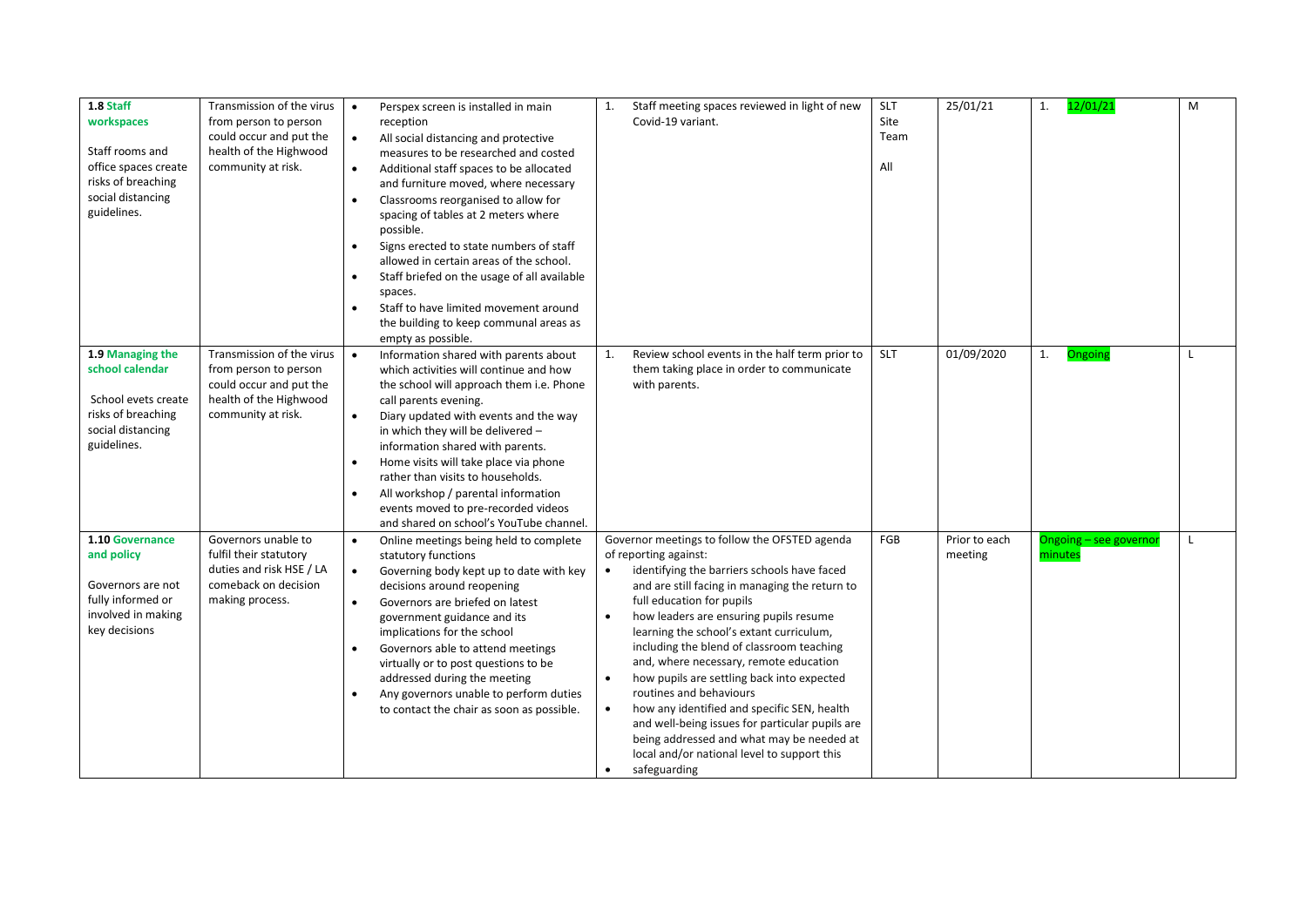| 1.11 Policy Review   | Governors unable to      |           | SLT have had discussions about the          |    | Review policies in line with normal schedule or | <b>SLT</b> | 01/09/2020              | Ongoing              | M |
|----------------------|--------------------------|-----------|---------------------------------------------|----|-------------------------------------------------|------------|-------------------------|----------------------|---|
|                      | fulfil their statutory   |           | changes to any policies that may need to    |    | when a situation in school dictates a review.   |            |                         |                      |   |
| Existing policies on | duties and risk HSE / LA |           | occur (attendance, behaviour,               |    |                                                 |            |                         |                      |   |
| safeguarding; fire   | comeback on decision     |           | registration etc.) and communicated any     |    |                                                 |            |                         |                      |   |
| evacuation;          | making process.          |           | changes with staff                          |    |                                                 |            |                         |                      |   |
| medical; behaviour;  |                          |           | Non-attendance with not have                |    |                                                 |            |                         |                      |   |
| attendance and       |                          | $\bullet$ |                                             |    |                                                 |            |                         |                      |   |
| other policies may   |                          |           | repercussions and this has been             |    |                                                 |            |                         |                      |   |
| not be fit for       |                          |           | communicated with parents                   |    |                                                 |            |                         |                      |   |
| purpose in the       |                          |           | Emergency governor meetings convened        |    |                                                 |            |                         |                      |   |
| current              |                          |           | at short notice, if required, to ratify any |    |                                                 |            |                         |                      |   |
| circumstances        |                          |           | decisions the school needs to make          |    |                                                 |            |                         |                      |   |
|                      |                          | $\bullet$ | All documentation uploaded to governor      |    |                                                 |            |                         |                      |   |
|                      |                          |           | hub to allow governor scrutiny to take      |    |                                                 |            |                         |                      |   |
|                      |                          |           | place online.                               |    |                                                 |            |                         |                      |   |
|                      |                          | $\bullet$ | Reviewed policies and amend front page      |    |                                                 |            |                         |                      |   |
|                      |                          |           | with suggested updates during               |    |                                                 |            |                         |                      |   |
|                      |                          |           | reopening phase.                            |    |                                                 |            |                         |                      |   |
| 1.12                 | Lack of information      | $\bullet$ | Staff survey sent out - opportunity to      | 1. | Headteacher to communicate in a timely          | SLT        | 01/09/2020              | 1.<br><b>Ongoing</b> |   |
| <b>Communication</b> | could cause stress and   |           | ask questions given - Data analysed         |    | manner with the whole Highwood                  |            | Weekly<br>communication |                      |   |
| <b>Strategy</b>      | anxiety to the school    | $\bullet$ | FAQs for staff being created based on       |    | community when changes occur.                   |            | to continue.            |                      |   |
|                      | community.               |           | actual questions being asked by             |    |                                                 |            |                         |                      |   |
| Key stake holders    |                          |           | Highwood staff                              |    |                                                 |            |                         |                      |   |
| are not fully        |                          | $\bullet$ | Parent survey sent out - opportunity to     |    |                                                 |            |                         |                      |   |
| informed about       |                          |           | ask questions given - Data analysed         |    |                                                 |            |                         |                      |   |
| changes to policies  |                          |           | FAQs for parents being created based on     |    |                                                 |            |                         |                      |   |
| and procedures due   |                          |           | actual questions being asked by             |    |                                                 |            |                         |                      |   |
| to Covid-19          |                          |           | Highwood parents                            |    |                                                 |            |                         |                      |   |
| resulting in risk to |                          | $\bullet$ | Weekly parental updates (more               |    |                                                 |            |                         |                      |   |
| health               |                          |           | frequently if needed based on               |    |                                                 |            |                         |                      |   |
|                      |                          |           | government announcements)                   |    |                                                 |            |                         |                      |   |
|                      |                          | $\bullet$ | Teams updated daily with remote             |    |                                                 |            |                         |                      |   |
|                      |                          |           | learning.                                   |    |                                                 |            |                         |                      |   |
|                      |                          | $\bullet$ | Remote access from for teachers             |    |                                                 |            |                         |                      |   |
|                      |                          |           | increased.                                  |    |                                                 |            |                         |                      |   |
|                      |                          | $\bullet$ | VCM every 2 weeks. PSA making regular       |    |                                                 |            |                         |                      |   |
|                      |                          |           | contact with vulnerable families.           |    |                                                 |            |                         |                      |   |
|                      |                          | $\bullet$ | Teams used for all school meetings          |    |                                                 |            |                         |                      |   |
|                      |                          |           | lasting longer than 15 minutes.             |    |                                                 |            |                         |                      |   |
|                      |                          | $\bullet$ | Year group emails set up for parents to     |    |                                                 |            |                         |                      |   |
|                      |                          |           | contact teaching staff.                     |    |                                                 |            |                         |                      |   |
|                      |                          |           | Governor meetings still taking place.       |    |                                                 |            |                         |                      |   |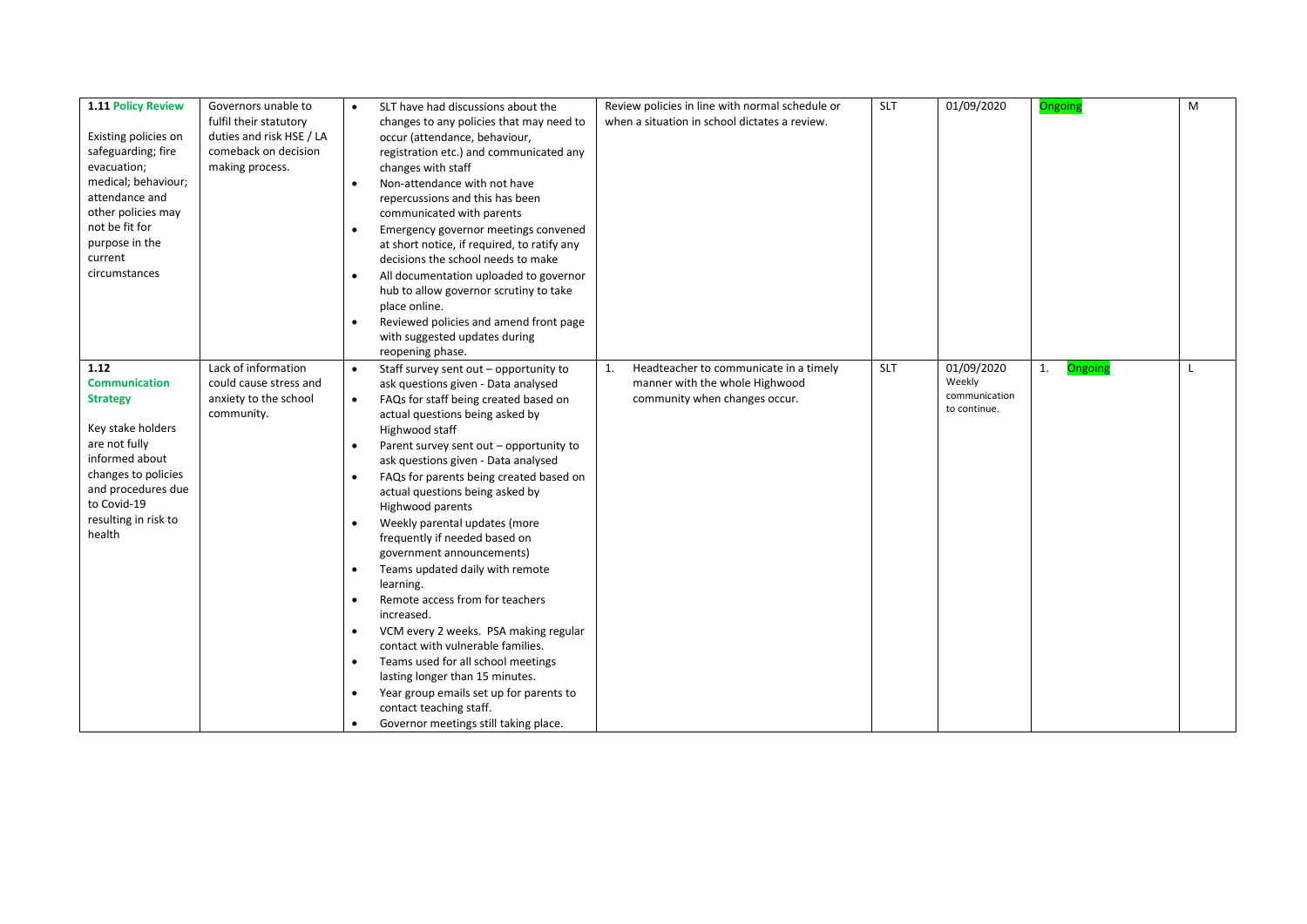| 1.14 Free School<br><b>Meals</b><br>Disadvantaged<br>children are not put                                              |                                                                                                                               | $\bullet$              | School registered for Edenred<br>Vouchers purchased on weekly basis<br>Gift card back up for families unable to<br>redeem vouchers.<br>PSA checking in with all families to make                                                                                                                                                                                                                                                             | 1. | Keep up to date with government guidance,<br>specifically linked to holiday entitlement. | Admin      | 15/01/2021 | 1.<br>Ongoing |   |
|------------------------------------------------------------------------------------------------------------------------|-------------------------------------------------------------------------------------------------------------------------------|------------------------|----------------------------------------------------------------------------------------------------------------------------------------------------------------------------------------------------------------------------------------------------------------------------------------------------------------------------------------------------------------------------------------------------------------------------------------------|----|------------------------------------------------------------------------------------------|------------|------------|---------------|---|
| at additional risk<br>due to FSM not<br>being provided<br>during Covid-19<br>crisis                                    |                                                                                                                               | $\bullet$              | sure they are aware that vouchers are<br>available.<br>PSA to liaise with local food banks for<br>any parents who continue to struggle.                                                                                                                                                                                                                                                                                                      |    |                                                                                          |            |            |               |   |
|                                                                                                                        |                                                                                                                               | $\bullet$              | Admin team to take on the responsibility<br>of voucher codes, where necessary<br>Strong liaison with catering company to<br>make sure our requirements can be met<br>and that changes are communicated                                                                                                                                                                                                                                       |    |                                                                                          |            |            |               |   |
| <b>1.15 Risk</b><br><b>Assessments</b><br>Risks are not<br>comprehensively<br>assessed in every                        | Transmission of the virus<br>from person to person<br>could occur and put the<br>health of the Highwood<br>community at risk. | $\bullet$<br>$\bullet$ | effectively.<br>Reopening strategy has identified all<br>areas that require risk assessment<br>Site team, with H and S governor<br>conducted site walk to identify risks and<br>strategies to minimise risk on the school<br>site.                                                                                                                                                                                                           | 1. | Continue regular monitoring and update risk<br>assessment accordingly.                   | <b>SLT</b> | 01/09/2020 | Ongoing<br>1. | H |
| area of the school in<br>light of Covid-19,<br>leading to breaches<br>of social distancing<br>and hygiene<br>guidance. |                                                                                                                               | $\bullet$<br>$\bullet$ | Risk assessments are updated or<br>undertaken before the school reopens<br>and mitigation strategies are put in place<br>and communicated to staff including:<br>Areas of the school<br>$\circ$<br>Drop off and pick up<br>$\circ$<br>Movement in school<br>$\circ$<br>Break / lunch time<br>$\circ$<br>Curriculum delivery -<br>$\circ$<br>practical subjects<br>Regular debriefs to take place and risk<br>assessment updated accordingly. |    |                                                                                          |            |            |               |   |
| 1.16 School<br>transport<br>Changes to bus /<br>taxi arrangements                                                      | Covid -19 has an impact<br>on the ability for<br>children to attend<br>school.                                                |                        | Decide and share details of staggered<br>starts to parents and which bubbles<br>children will be allocated (Alphabetically<br>for F2 to Yr 6) Nursery to be done based<br>on sessions attended.                                                                                                                                                                                                                                              |    | Continue regular monitoring and update risk<br>assessment accordingly.                   | <b>MB</b>  | 01/09/2020 | Ongoing       |   |
| affect pupil<br>attendance and<br>don't align with<br>staggered start<br>times                                         |                                                                                                                               |                        | Hol to contact families who use public or<br>school transport to check the<br>arrangements that might need to be put<br>in place.<br>Hol liaises with school transport as and<br>when issues arise either from the<br>parents or from the LA.                                                                                                                                                                                                |    |                                                                                          |            |            |               |   |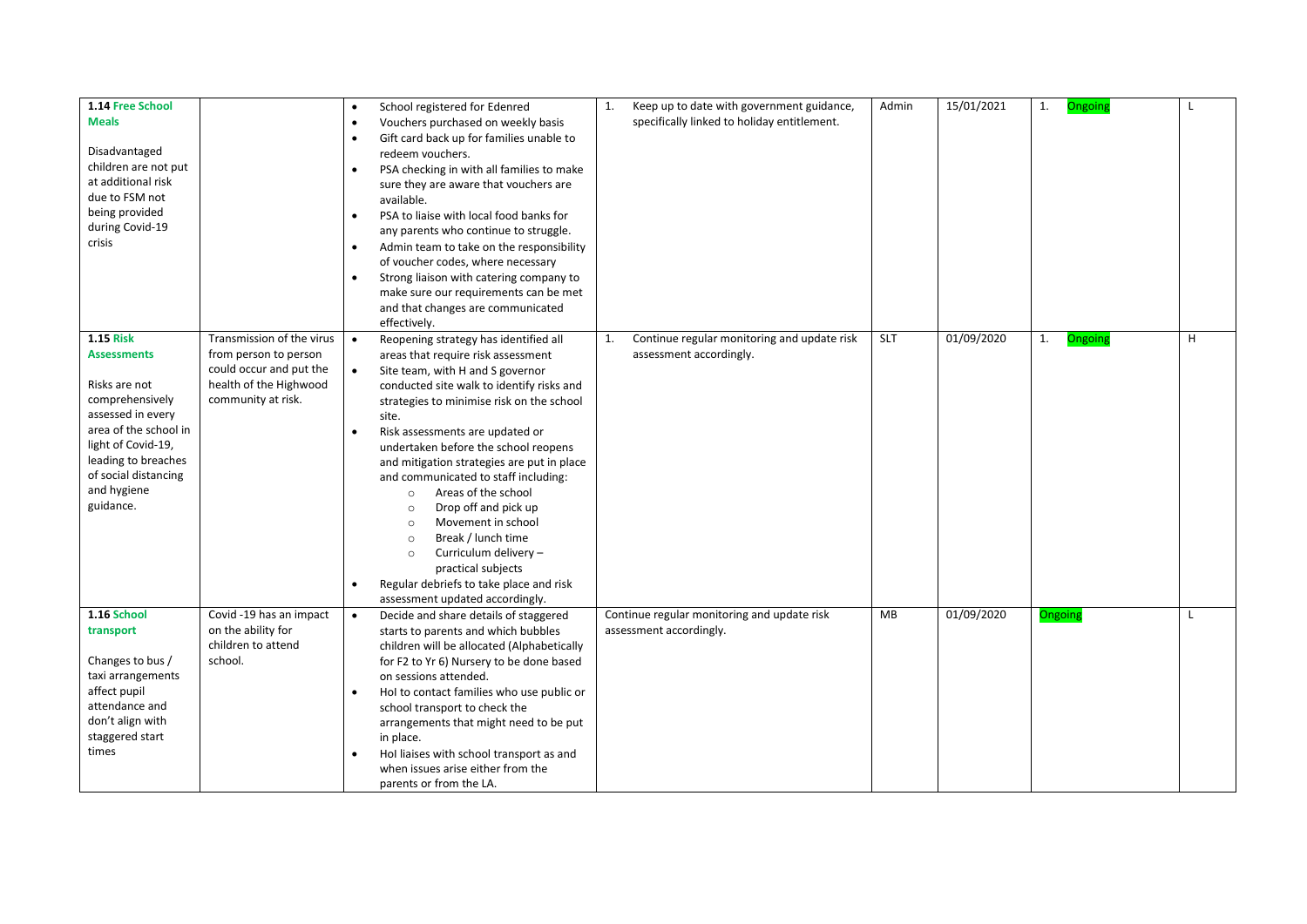| 1.17 Visitors on<br>school site                                                                                                       | Transmission of the virus<br>from person to person<br>could occur and put the<br>health of the Highwood<br>community at risk. |                        | See Visitor Protocol Appendix A<br>Visitor protocol update to include QR<br>code management of our Test and Trace<br>contacts. All visitors to submit details<br>through the QR code which links directly<br>to the school's Smartlog software. This<br>will allow us to know which adults to<br>notify in relation to a positive case.<br>All details are automatically deleted<br>within 21 days according to our GDPR<br>Policy                                                                                                                                                                                                                                                                                                                                                                                          | $\bullet$ | Continue regular monitoring and update risk<br>assessment accordingly.                                                                                                                                                                                                                                                                                                          | <b>SLT</b> | 01/09/2020 | Ongoing                                                                                            | M                       |
|---------------------------------------------------------------------------------------------------------------------------------------|-------------------------------------------------------------------------------------------------------------------------------|------------------------|-----------------------------------------------------------------------------------------------------------------------------------------------------------------------------------------------------------------------------------------------------------------------------------------------------------------------------------------------------------------------------------------------------------------------------------------------------------------------------------------------------------------------------------------------------------------------------------------------------------------------------------------------------------------------------------------------------------------------------------------------------------------------------------------------------------------------------|-----------|---------------------------------------------------------------------------------------------------------------------------------------------------------------------------------------------------------------------------------------------------------------------------------------------------------------------------------------------------------------------------------|------------|------------|----------------------------------------------------------------------------------------------------|-------------------------|
| 1.18 Classroom<br><b>Capacity</b>                                                                                                     | Increased risk of<br>transmission of the virus<br>from person to person.                                                      | $\bullet$<br>$\bullet$ | Grouped children in year group bubbles<br>so that 1 teacher is available for face to<br>face teaching and 1 teacher is available<br>for Remote Learning.<br>HT written to parents and included the<br>updated guidance about children of<br>keyworkers being kept at home if they<br>can.<br>Guide of 15 children per class in use - as<br>requests come in for addition places, this<br>guide is referred to in order to keep the<br>numbers to a safe minimum.                                                                                                                                                                                                                                                                                                                                                            | 1.<br>2.  | Support staff previously on a rota are now<br>being utilised for learning support with<br>specific pupils. One pre-recorded videos<br>have been watched, TAs are phoning children<br>to provide support for learning, this will<br>hopefully continue to keep numbers down in<br>school as children access to the remote<br>learning is being increased.<br>Continue to monitor | <b>SLT</b> | 25/01/21   | First review of 'in<br>$\overline{\mathbf{1}}$ .<br>house' TA support<br>03/02/21<br>2.<br>Ongoing | $\overline{\mathsf{M}}$ |
| 2.                                                                                                                                    |                                                                                                                               |                        | Investing in safety equipment and health and safety arrangements to limit the spread of Covid-19                                                                                                                                                                                                                                                                                                                                                                                                                                                                                                                                                                                                                                                                                                                            |           |                                                                                                                                                                                                                                                                                                                                                                                 |            |            |                                                                                                    |                         |
| 2.1 Hygiene and<br><b>Handwashing</b><br>School Hygiene is<br>not adequate<br>enough to prevent<br>the possible spread<br>of Covid-19 | Transmission of the virus<br>from person to person<br>could occur and put the<br>health of the Highwood<br>community at risk. | $\bullet$<br>$\bullet$ | PPE equipment in the form of face<br>shields have been procured.<br>Instructions for the children on how to<br>wash their hands has been given and<br>posters are on display in the cloakrooms<br>to remind children of the correct<br>handwashing procedures.<br>Anti-bacterial hand gel is being used in<br>the main entrance and in classrooms.<br>Al children have been taught about how<br>germs spread and the most effective way<br>to catch sneezes and coughs.<br>Anyone feeling unwell or has someone in<br>their household who is unwell informed<br>not to attend school.<br>Social distancing maintained wherever<br>possible between all adults on site and<br>between pupil groups.<br>Frequent handwashing promoted.<br>Hand sanitiser available in classrooms,<br>shared spaces, entrance and exit points. | $\bullet$ | Continue regular monitoring and update risk<br>assessment accordingly.                                                                                                                                                                                                                                                                                                          | <b>SLT</b> | 01/09/2020 | Ongoing                                                                                            | H                       |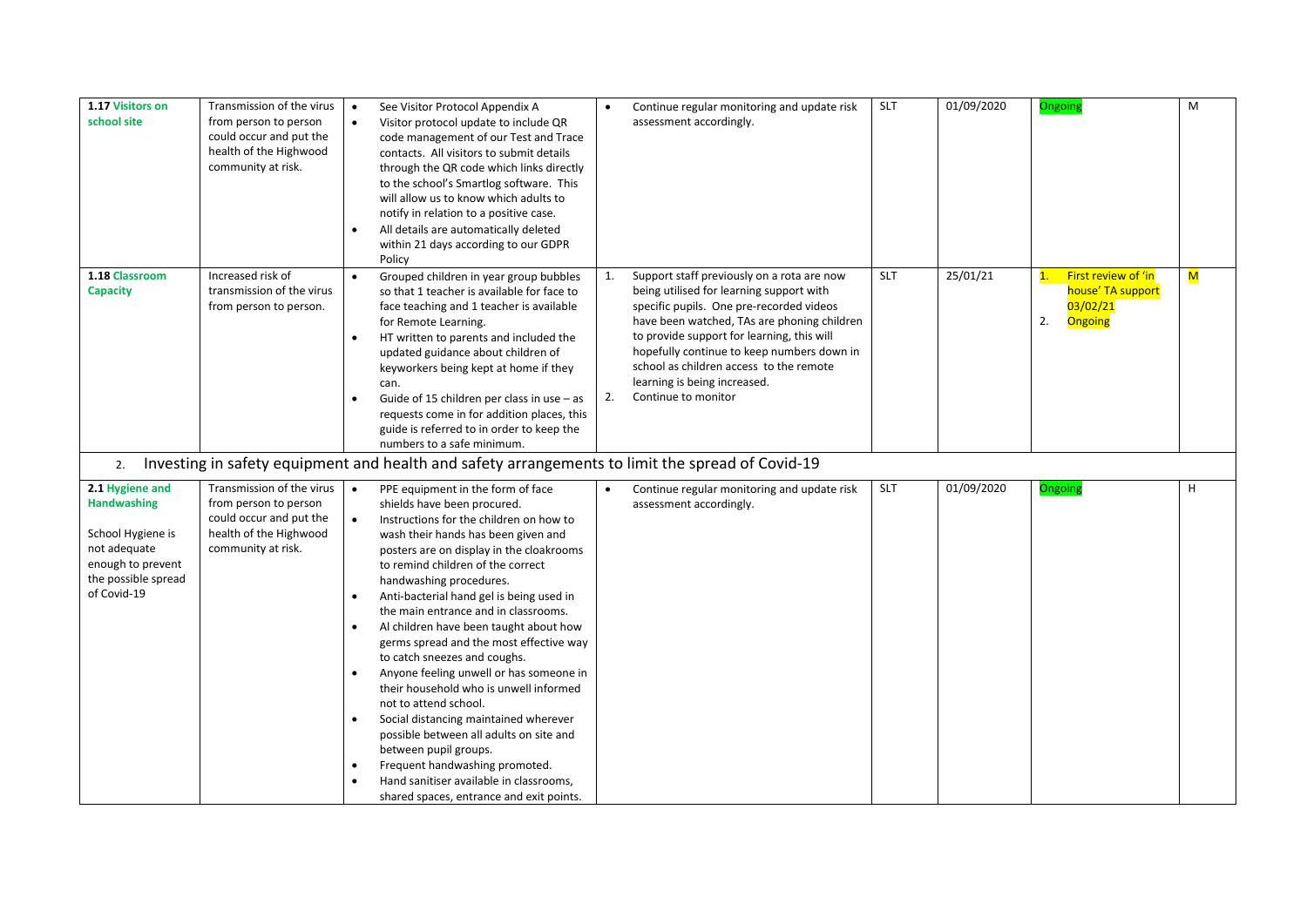|                                             |                                                    |                        | Frequent cleaning of surfaces that pupils<br>touch.                                |           |                                                                                         |            |            |         |          |   |
|---------------------------------------------|----------------------------------------------------|------------------------|------------------------------------------------------------------------------------|-----------|-----------------------------------------------------------------------------------------|------------|------------|---------|----------|---|
|                                             |                                                    | $\bullet$              | Disposable tissues available in                                                    |           |                                                                                         |            |            |         |          |   |
|                                             |                                                    |                        | classrooms.<br>Additional 'Catch it, Bin it, Kill it' signs                        |           |                                                                                         |            |            |         |          |   |
|                                             |                                                    |                        | added to classrooms                                                                |           |                                                                                         |            |            |         |          |   |
|                                             |                                                    | $\bullet$              | Bins for tissues emptied during the day -<br>staff to wear PPE when emptying bins. |           |                                                                                         |            |            |         |          |   |
|                                             |                                                    |                        | Staff, parents and visitors informed of                                            |           |                                                                                         |            |            |         |          |   |
|                                             |                                                    |                        | the measures in place to reduce                                                    |           |                                                                                         |            |            |         |          |   |
|                                             |                                                    | $\bullet$              | transmission.<br>Site Walk taken place to look at areas in                         |           |                                                                                         |            |            |         |          |   |
|                                             |                                                    |                        | the school that need to be 'closed' and                                            |           |                                                                                         |            |            |         |          |   |
|                                             |                                                    |                        | how a 'one-way' system can be created                                              |           |                                                                                         |            |            |         |          |   |
|                                             |                                                    |                        | to limit the chances of adults coming in                                           |           |                                                                                         |            |            |         |          |   |
|                                             |                                                    | $\bullet$              | contact with each other.<br>Conversion of keypad coding to card                    |           |                                                                                         |            |            |         |          |   |
|                                             |                                                    |                        | swipe system                                                                       |           |                                                                                         |            |            |         |          |   |
|                                             |                                                    |                        | Cleaning company additional                                                        |           |                                                                                         |            |            |         |          |   |
|                                             |                                                    |                        | expectation:<br>Weekly 'fogging'<br>$\circ$                                        |           |                                                                                         |            |            |         |          |   |
|                                             |                                                    |                        | Mid-day clean of toilets and<br>$\circ$                                            |           |                                                                                         |            |            |         |          |   |
|                                             |                                                    |                        | touch points.                                                                      |           |                                                                                         |            |            |         |          |   |
| 2.2 Providing<br>intimate care              | Transmission of the virus<br>from person to person | $\bullet$<br>$\bullet$ | PPE equipment is being used for hands<br>Aprons / face shields to be sourced to    | $\bullet$ | Continue regular monitoring and update risk<br>assessment accordingly.                  | <b>SLT</b> | 01/09/2020 | Ongoing |          | H |
| will put staff                              | could occur and put our                            |                        | provide additional protection for staff.                                           |           |                                                                                         |            |            |         |          |   |
| at risk.                                    | EYPs in particular at risk                         | $\bullet$              | Staff with this activity identified as a risk                                      |           |                                                                                         |            |            |         |          |   |
|                                             | by not being able to<br>socially distance.         |                        | on individual risk assessments are not                                             |           |                                                                                         |            |            |         |          |   |
| 2.3 Having soft                             | Transmission of the virus                          | $\bullet$              | required to provide intimate care.<br>Fabric chairs and soft furnishings will be   | $\bullet$ | Continue regular monitoring and update risk                                             | <b>SLT</b> | 01/09/2020 | Ongoing |          | L |
| furnishing available                        | from person to person                              |                        | removed from rooms where                                                           |           | assessment accordingly.                                                                 |            |            |         |          |   |
| it the setting                              | could occur and put the                            |                        | appropriate.                                                                       |           |                                                                                         |            |            |         |          |   |
| increase the risk of<br>the virus spreading | health of the Highwood<br>community at risk.       | $\bullet$<br>$\bullet$ | Chairs are limited to single users.<br>Additional resources risk assessed prior    |           |                                                                                         |            |            |         |          |   |
|                                             |                                                    |                        | to use.                                                                            |           |                                                                                         |            |            |         |          |   |
| 2.4 Testing and                             | Transmission of the virus                          | $\bullet$              | Guidance on getting tested has been                                                | 1.        | JA to liaise with Bulmershe and organise a                                              | <b>SLT</b> | 25/01/2021 | 1.      | 12/01/21 | H |
| managing<br>symptoms                        | from person to person<br>could occur and put the   | $\bullet$              | published<br>Guidance explained to staff in Staff FAQs                             | 2.        | timetable for weekly staff testing.<br>SLT to devise flowchart of logistics in relation |            |            | 2.      | 12/02/21 |   |
|                                             | health of the Highwood                             | $\bullet$              | Guidance links shared in Risk assessment                                           |           | to staff being tested and what actions need                                             |            |            |         |          |   |
| Testing is not used                         | community at risk.                                 |                        | and FAQ documents.                                                                 |           | to be take in relation to each outcome.                                                 |            |            |         |          |   |
| effectively to help<br>manage staffing      |                                                    | $\bullet$              | Staff meeting identified a flow chart of                                           |           |                                                                                         |            |            |         |          |   |
| levels and support                          |                                                    |                        | protocols (see website) that staff would<br>have to follow.                        |           |                                                                                         |            |            |         |          |   |
| staff wellbeing                             |                                                    |                        | HT up to date with government and PHE                                              |           |                                                                                         |            |            |         |          |   |
|                                             |                                                    |                        | advice / guidance                                                                  |           |                                                                                         |            |            |         |          |   |
|                                             |                                                    |                        |                                                                                    |           |                                                                                         |            |            |         |          |   |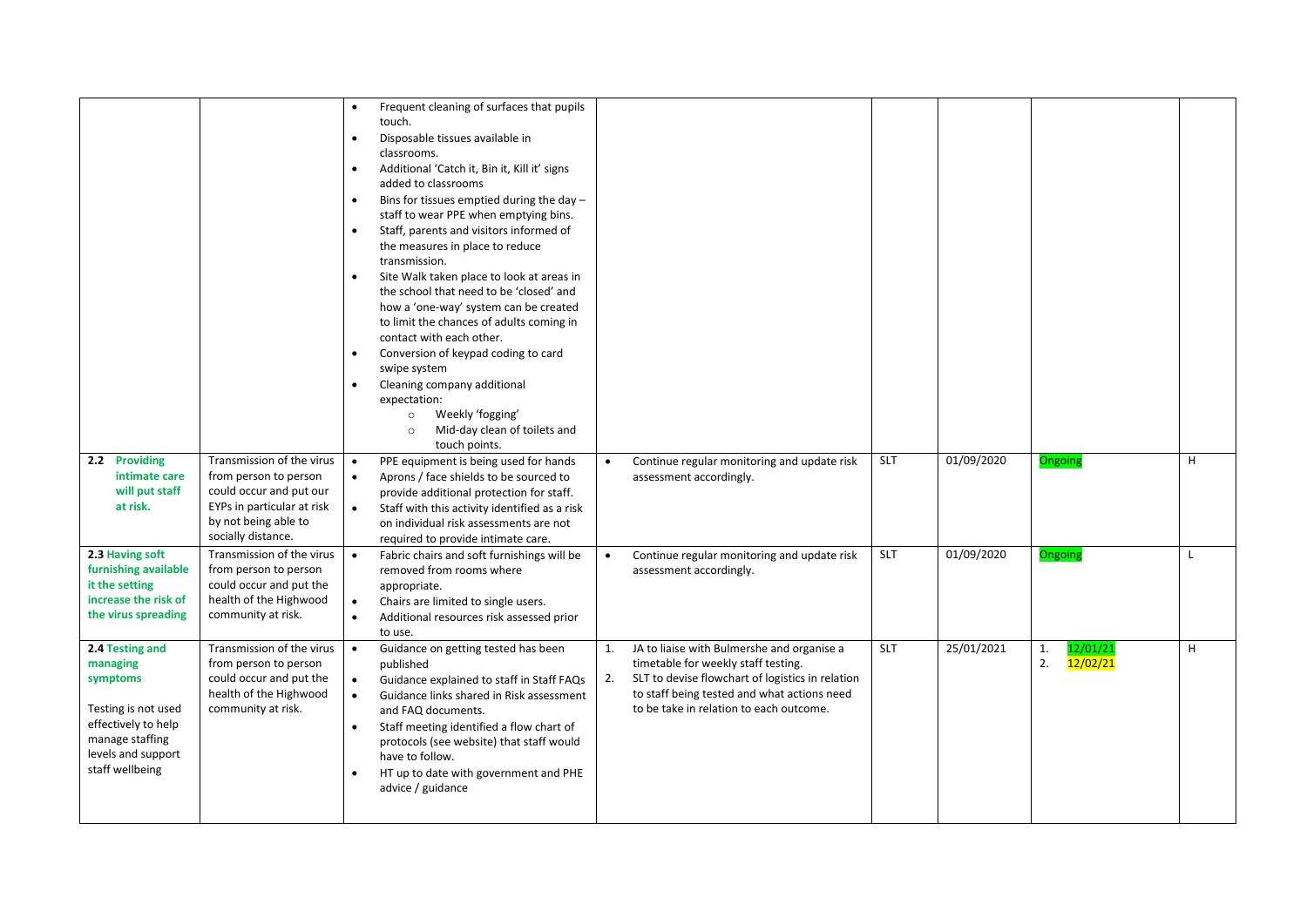|                           |                           | $\bullet$ | Staff supported by the school in the                              |           |                                             |            |            |         |   |
|---------------------------|---------------------------|-----------|-------------------------------------------------------------------|-----------|---------------------------------------------|------------|------------|---------|---|
|                           |                           |           | outcome of any positive tests.                                    |           |                                             |            |            |         |   |
|                           |                           | $\bullet$ | Emergency tests kits ordered.                                     |           |                                             |            |            |         |   |
|                           |                           | $\bullet$ | MH attended schools and further testing                           |           |                                             |            |            |         |   |
|                           |                           |           | webinar - 11/09/2020                                              |           |                                             |            |            |         |   |
|                           |                           | $\bullet$ | Explore options of staff testing with local                       |           |                                             |            |            |         |   |
|                           |                           |           | secondary school                                                  |           |                                             |            |            |         |   |
| 2.5 Infection             | Transmission of the virus | $\bullet$ | Robust collection of absence data,                                | $\bullet$ | Continue regular monitoring and update risk | <b>SLT</b> | 01/09/2020 | Ongoing | н |
| transmission with         | from person to person     |           | including return dates for staff, is in                           |           | assessment accordingly.                     |            |            |         |   |
| in school due to          | could occur and put the   |           | place                                                             |           |                                             |            |            |         |   |
| staff / pupils            | health of the Highwood    | $\bullet$ | Procedures and in place to deal with                              |           |                                             |            |            |         |   |
| displaying                | community at risk.        |           | staff / pupils displaying symptoms in                             |           |                                             |            |            |         |   |
| symptoms                  |                           |           | school                                                            |           |                                             |            |            |         |   |
|                           |                           | $\bullet$ | Pupils, Parents and staff are aware of                            |           |                                             |            |            |         |   |
|                           |                           |           | what steps to take if they display                                |           |                                             |            |            |         |   |
|                           |                           |           | symptoms:                                                         |           |                                             |            |            |         |   |
|                           |                           |           | Children isolated from class<br>$\circ$                           |           |                                             |            |            |         |   |
|                           |                           |           | Phone call made to parents<br>$\circ$                             |           |                                             |            |            |         |   |
|                           |                           |           | Any adult supervising the<br>$\circ$                              |           |                                             |            |            |         |   |
|                           |                           |           | whilst awaiting collection                                        |           |                                             |            |            |         |   |
|                           |                           |           | needs to be in full PPE                                           |           |                                             |            |            |         |   |
|                           |                           |           | School staff to clean any<br>$\circ$<br>affected areas with anti- |           |                                             |            |            |         |   |
|                           |                           |           | bacterial wipes.                                                  |           |                                             |            |            |         |   |
|                           |                           |           | All wipes to be binned and<br>$\circ$                             |           |                                             |            |            |         |   |
|                           |                           |           | double bagged for immediate                                       |           |                                             |            |            |         |   |
|                           |                           |           | disposal.                                                         |           |                                             |            |            |         |   |
|                           |                           |           | PPE to be double bagged and<br>$\circ$                            |           |                                             |            |            |         |   |
|                           |                           |           | disposed of                                                       |           |                                             |            |            |         |   |
|                           |                           |           | Use of bodily fluids disposal<br>$\circ$                          |           |                                             |            |            |         |   |
|                           |                           |           | kit (sanitaire disinfectant                                       |           |                                             |            |            |         |   |
|                           |                           |           | powder), waste to be double                                       |           |                                             |            |            |         |   |
|                           |                           |           | bagged and binned for                                             |           |                                             |            |            |         |   |
|                           |                           |           | disposal                                                          |           |                                             |            |            |         |   |
|                           |                           | $\bullet$ | Definitions around clinically vulnerable                          |           |                                             |            |            |         |   |
|                           |                           |           | and clinically extremely vulnerable have                          |           |                                             |            |            |         |   |
|                           |                           |           | been shared with staff through Staff                              |           |                                             |            |            |         |   |
|                           |                           |           | FAQs                                                              |           |                                             |            |            |         |   |
|                           |                           | $\bullet$ | A record of staff / pupils displaying                             |           |                                             |            |            |         |   |
|                           |                           |           | symptoms is kept and reported if                                  |           |                                             |            |            |         |   |
|                           |                           | $\bullet$ | required<br>Documents shared with staff about                     |           |                                             |            |            |         |   |
|                           |                           |           | procedures for any positive cases.                                |           |                                             |            |            |         |   |
| 2.6 First Aid /           |                           | $\bullet$ | First Aider and DSL on site at all times                          | $\bullet$ | Continue regular monitoring and update risk | <b>SLT</b> | 01/09/2020 | Ongoing | н |
| <b>Designated</b>         |                           | $\bullet$ | First Aid packs distributed to increase                           |           | assessment accordingly.                     |            |            |         |   |
| <b>Safeguarding Leads</b> |                           |           | number of areas in the school                                     |           |                                             |            |            |         |   |
|                           |                           | $\bullet$ | PPE provided for first aid incidents                              |           |                                             |            |            |         |   |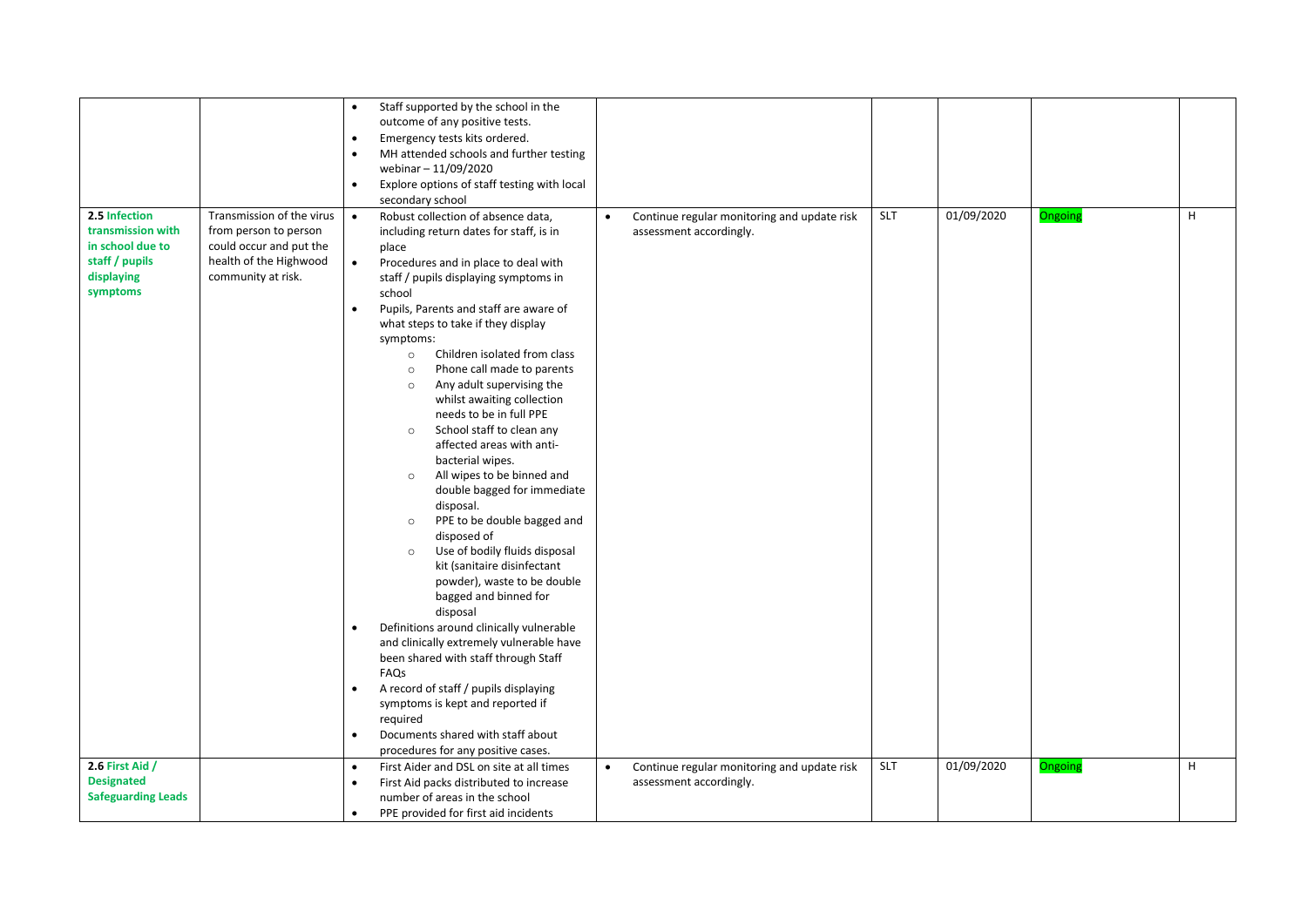| The lack of                                   |                                                  | $\bullet$ | Regular stock checks and order supplies                    |           |                                             |            |            |         |   |
|-----------------------------------------------|--------------------------------------------------|-----------|------------------------------------------------------------|-----------|---------------------------------------------|------------|------------|---------|---|
| availability of DSL                           |                                                  |           | when necessary                                             |           |                                             |            |            |         |   |
| and First Aiders puts<br>children's safety at |                                                  |           |                                                            |           |                                             |            |            |         |   |
| risk                                          |                                                  |           |                                                            |           |                                             |            |            |         |   |
| 2.7 Communication                             | Lack of information                              | $\bullet$ | Overall communication strategy to make                     | $\bullet$ | Continue regular monitoring and update risk | <b>SLT</b> | 01/09/2020 | Ongoing | H |
| with parents                                  | could cause stress and                           |           | sure that parents and the wider stake                      |           | assessment accordingly.                     |            |            |         |   |
|                                               | anxiety to the school                            |           | holders are kept fully up to date with                     |           |                                             |            |            |         |   |
| Parents and carers                            | community.                                       |           | government guidance.                                       |           |                                             |            |            |         |   |
| are not fully                                 |                                                  | $\bullet$ | Survey and subsequent FAQs provide                         |           |                                             |            |            |         |   |
| informed of the                               |                                                  |           | Highwood specific details about planned                    |           |                                             |            |            |         |   |
| <b>Health and Safety</b>                      |                                                  |           | actions.                                                   |           |                                             |            |            |         |   |
|                                               |                                                  |           | Weekly parental updates (more                              |           |                                             |            |            |         |   |
|                                               |                                                  |           | frequently if needed based on                              |           |                                             |            |            |         |   |
|                                               |                                                  |           | government announcements)                                  |           |                                             |            |            |         |   |
|                                               |                                                  |           | Website regularly updated with remote                      |           |                                             |            |            |         |   |
|                                               |                                                  |           | learning.<br>Remote access from for teachers               |           |                                             |            |            |         |   |
|                                               |                                                  |           | increased.                                                 |           |                                             |            |            |         |   |
|                                               |                                                  | $\bullet$ | VCM every 2 weeks. SLT / Class teachers                    |           |                                             |            |            |         |   |
|                                               |                                                  |           | making regular contact with vulnerable                     |           |                                             |            |            |         |   |
|                                               |                                                  |           | families.                                                  |           |                                             |            |            |         |   |
|                                               |                                                  |           | Zoom / Teams used for safeguarding                         |           |                                             |            |            |         |   |
|                                               |                                                  |           | meetings.                                                  |           |                                             |            |            |         |   |
|                                               |                                                  | $\bullet$ | Year group emails set up for parents to                    |           |                                             |            |            |         |   |
|                                               |                                                  |           | contact teaching staff.                                    |           |                                             |            |            |         |   |
|                                               |                                                  | $\bullet$ | Governor meetings still taking place.                      |           |                                             |            |            |         |   |
|                                               |                                                  |           | Key messages and updates included in                       |           |                                             |            |            |         |   |
|                                               |                                                  |           | daily / weekly emails                                      |           |                                             |            |            |         |   |
| 3                                             | <b>Maximising Social Distancing</b>              |           |                                                            |           |                                             |            |            |         |   |
| 3.1 Pupil Behaviour                           | Transmission of the virus                        | $\bullet$ | Clear messages to pupils about                             | $\bullet$ | Continue regular monitoring and update risk | <b>SLT</b> | 01/09/2020 | Ongoing |   |
|                                               | from person to person                            |           | expectations shared on return                              |           | assessment accordingly.                     |            |            |         |   |
| Pupil Behaviour on                            | could occur and put the                          | $\bullet$ | Staff model and reinforce social                           |           |                                             |            |            |         |   |
| return to school                              | health of the Highwood                           |           | distancing, where possible                                 |           |                                             |            |            |         |   |
| does not comply                               | community at risk.                               | $\bullet$ | Movement around the inside of the                          |           |                                             |            |            |         |   |
| with social                                   |                                                  |           | building is minimised                                      |           |                                             |            |            |         |   |
| distancing                                    |                                                  |           | Large gatherings avoided                                   |           |                                             |            |            |         |   |
|                                               |                                                  | $\bullet$ | External lettings cancelled                                |           |                                             |            |            |         |   |
| 3.2 Social                                    | Transmission of the virus                        | $\bullet$ | Numbers of children (and therefore                         | $\bullet$ | Continue regular monitoring and update risk | <b>SLT</b> | 01/09/2020 | Ongoing | M |
| Distancing-<br><b>Community</b>               | from person to person<br>could occur and put the |           | parents) reduced to keyworkers and<br>vulnerable children. |           | assessment accordingly.                     |            |            |         |   |
| (including parents)                           | health of the Highwood                           | $\bullet$ | Additional surfaces being used for                         |           |                                             |            |            |         |   |
|                                               | community at risk.                               |           | signing in / out purposes                                  |           |                                             |            |            |         |   |
|                                               |                                                  |           | Signage purchased to inform parents /                      |           |                                             |            |            |         |   |
|                                               |                                                  |           | visitors about social distancing                           |           |                                             |            |            |         |   |
|                                               |                                                  |           | expectation in the school grounds.                         |           |                                             |            |            |         |   |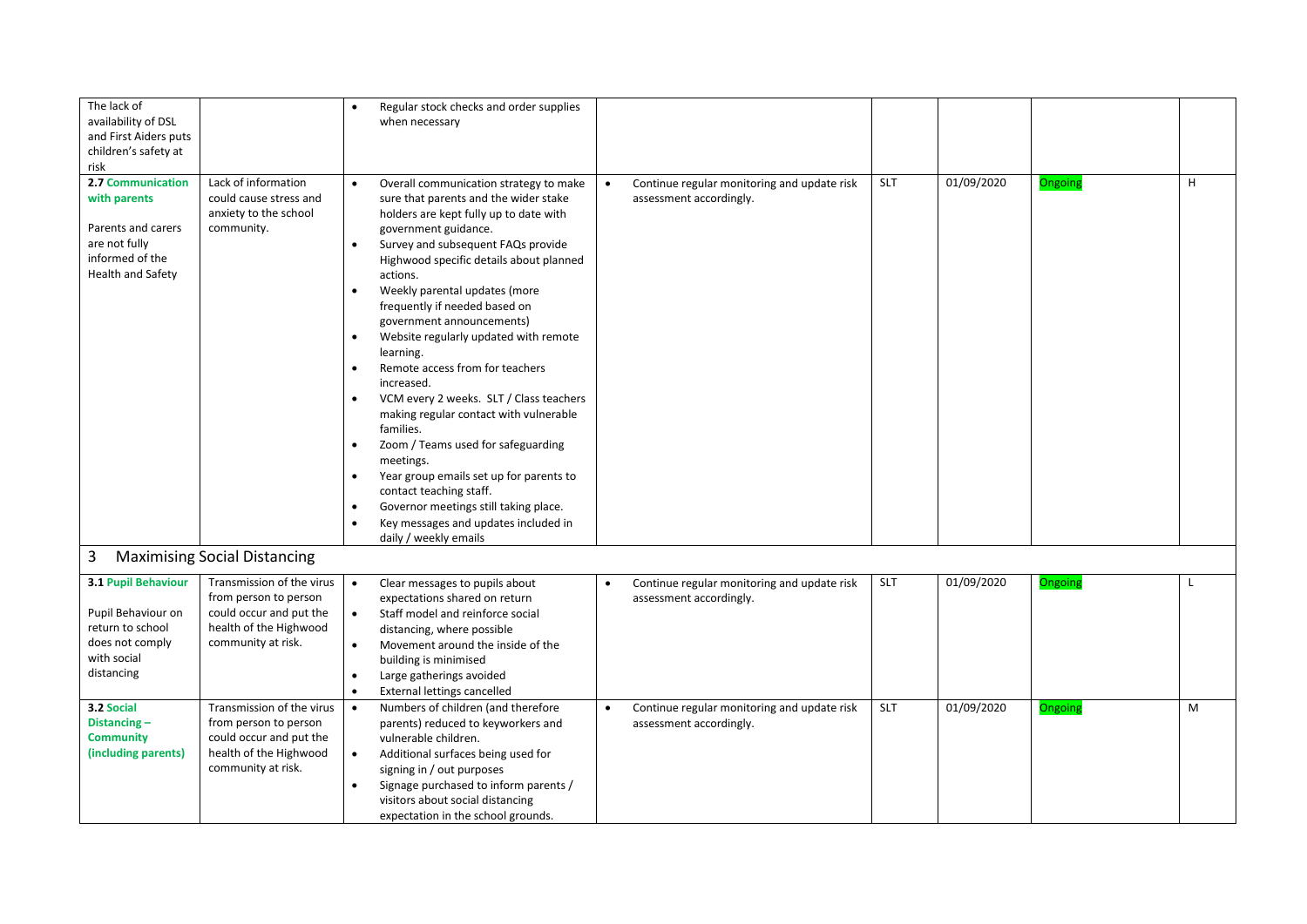|                        |                           | $\bullet$ | Floor markers procured to maintain 2                 |           |                                             |            |                     |         |   |
|------------------------|---------------------------|-----------|------------------------------------------------------|-----------|---------------------------------------------|------------|---------------------|---------|---|
|                        |                           |           | metre distance separation around the<br>school site. |           |                                             |            |                     |         |   |
|                        |                           | $\bullet$ | Perspex divider installed in the reception           |           |                                             |            |                     |         |   |
|                        |                           |           | area to protect reception staff.                     |           |                                             |            |                     |         |   |
|                        |                           | $\bullet$ | Senior staff on duty in morning and                  |           |                                             |            |                     |         |   |
|                        |                           |           | afternoon to help parents keep socially              |           |                                             |            |                     |         |   |
|                        |                           |           | distanced.                                           |           |                                             |            |                     |         |   |
| 3.3 Classroom and      | Classroom sizes will not  | $\bullet$ | Each Year group combined as a whole                  | $\bullet$ | Continue regular monitoring and update risk | <b>SLT</b> | $\sqrt{01/09/2020}$ | Ongoing | M |
| <b>Teaching Spaces</b> | allow adequate social     |           | bubble due to majority of children                   |           | assessment accordingly.                     |            |                     |         |   |
|                        | distancing.               |           | learning remotely.                                   |           |                                             |            |                     |         |   |
|                        |                           | $\bullet$ | Individual packs available for each child            |           |                                             |            |                     |         |   |
|                        |                           |           | Class packs of outdoor equipment                     |           |                                             |            |                     |         |   |
|                        |                           |           | created. All to be cleaned after use.                |           |                                             |            |                     |         |   |
|                        |                           |           | Children will play in their allocated coned          |           |                                             |            |                     |         |   |
|                        |                           |           | off areas with the same pupils in their              |           |                                             |            |                     |         |   |
|                        |                           |           | bubbles. Staff will monitor appropriate              |           |                                             |            |                     |         |   |
|                        |                           |           | social distancing, where possible.                   |           |                                             |            |                     |         |   |
|                        |                           |           | Packed Lunch to be eaten in classrooms               |           |                                             |            |                     |         |   |
|                        |                           |           | Hot meals to be eaten in the hall at                 |           |                                             |            |                     |         |   |
|                        |                           |           | specified time slots, when available.                |           |                                             |            |                     |         |   |
|                        |                           | $\bullet$ | All lunch staff have been made aware                 |           |                                             |            |                     |         |   |
|                        |                           |           | and had chance to discuss the new                    |           |                                             |            |                     |         |   |
|                        |                           |           | measures.                                            |           |                                             |            |                     |         |   |
|                        |                           |           | Staff to clean and wipe classrooms at                |           |                                             |            |                     |         |   |
|                        |                           |           | break, beginning of lunch and end of                 |           |                                             |            |                     |         |   |
|                        |                           |           | lunch.                                               |           |                                             |            |                     |         |   |
|                        |                           | $\bullet$ | Break times staggered to minimise risk of            |           |                                             |            |                     |         |   |
|                        |                           |           | bubbles mixing                                       |           |                                             |            |                     |         |   |
|                        |                           |           | Reinforced messages form staff prior to<br>playing   |           |                                             |            |                     |         |   |
|                        |                           |           | Drop off and pick up is conducted in lines           |           |                                             |            |                     |         |   |
|                        |                           |           | with social distancing guidance.                     |           |                                             |            |                     |         |   |
| 3.4 Communal           | Transmission of the virus | $\bullet$ | Touch points on gates to be cleaned at               | $\bullet$ | Continue regular monitoring and update risk | <b>SLT</b> | 01/09/2020          | Ongoing | M |
| <b>Spaces</b>          | from person to person     |           | regular intervals.                                   |           | assessment accordingly.                     |            |                     |         |   |
|                        | could occur and put the   | $\bullet$ | Signage to create, where possible, a one-            |           |                                             |            |                     |         |   |
| Access to the school   | health of the Highwood    |           | way system around the school site.                   |           |                                             |            |                     |         |   |
| creates 'Pinch         | community at risk.        | $\bullet$ | Different access points designated for               |           |                                             |            |                     |         |   |
| Points' and the        |                           |           | entrance and exit routes.                            |           |                                             |            |                     |         |   |
| increased likelihood   |                           |           | Staff rooms allocated per year group                 |           |                                             |            |                     |         |   |
| of social interaction. |                           |           | utilising spare classroom spaces.                    |           |                                             |            |                     |         |   |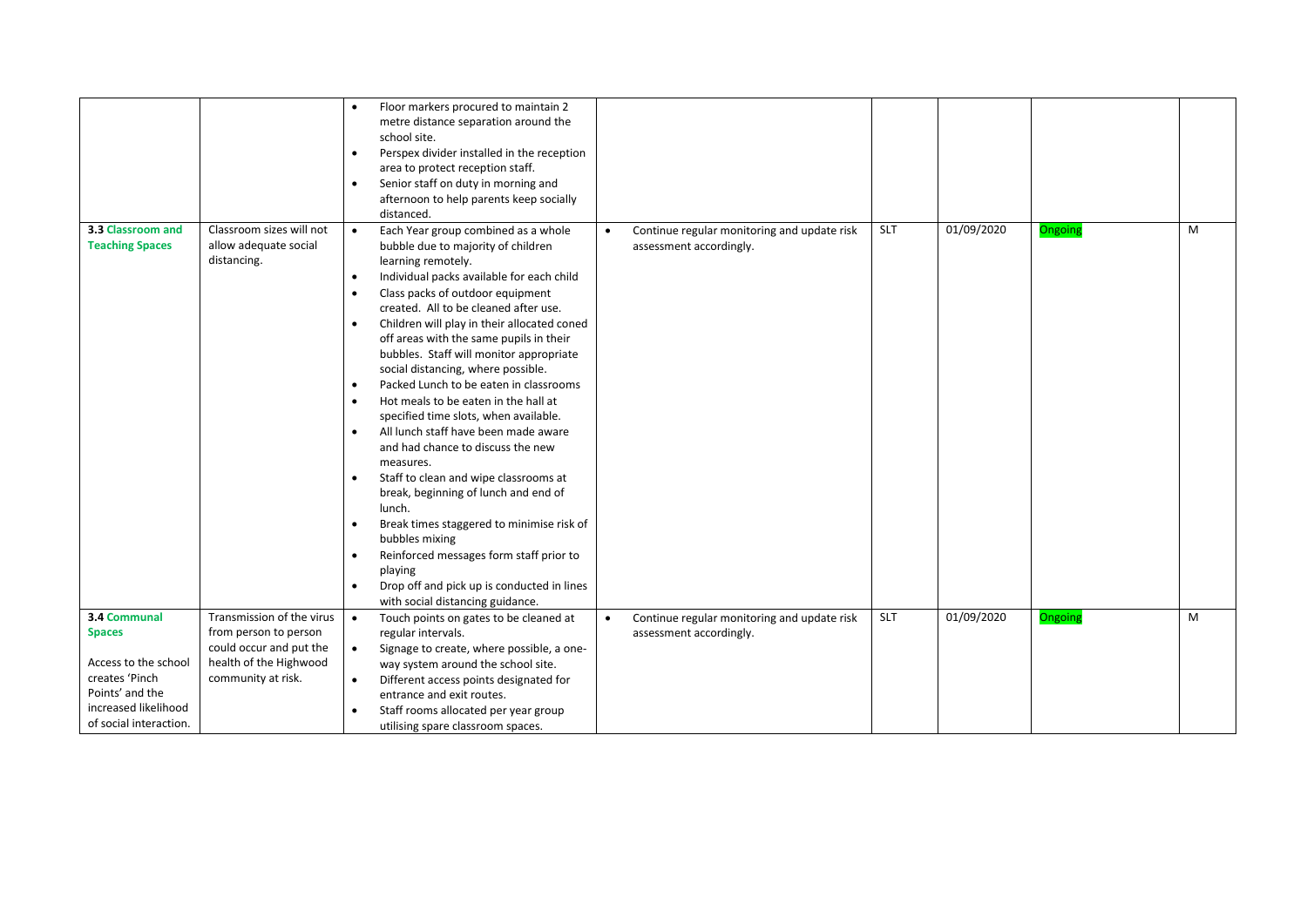| 3.5 Toilets<br>Queues for toilets<br>may increase the<br>risk of the virus<br>spreading                                                                                         | Transmission of the virus<br>from person to person<br>could occur and put the<br>health of the Highwood<br>community at risk.                                                            | Hand washing message reinforced at<br>regular intervals.<br>Teachers to monitor numbers of children<br>$\bullet$<br>using the toilets and make sure that<br>routines are established to minimise<br>mass groupings<br>Toilets - touch points - cleaned regularly<br>by staff<br>Bubbles are clear about which toilets<br>they use<br>Staff are allocated toilets based on the<br>'home' location | Continue regular monitoring and update risk<br>٠<br>assessment accordingly.         | <b>SLT</b> | 01/09/2020 | Ongoing | M |
|---------------------------------------------------------------------------------------------------------------------------------------------------------------------------------|------------------------------------------------------------------------------------------------------------------------------------------------------------------------------------------|--------------------------------------------------------------------------------------------------------------------------------------------------------------------------------------------------------------------------------------------------------------------------------------------------------------------------------------------------------------------------------------------------|-------------------------------------------------------------------------------------|------------|------------|---------|---|
| <b>3.8 Reception Area</b><br>Groups of people<br>gathering may<br>increase the risk of<br>the virus spreading                                                                   | Transmission of the virus<br>from person to person<br>could occur and put the<br>health of the Highwood<br>community at risk.                                                            | Social distancing signs are displayed<br>$\bullet$<br>Social distancing points are marked on<br>$\bullet$<br>the ground<br>Perspex screen installed to protect office<br>$\bullet$<br>staff<br>Arrangements in place for segregation of<br>$\bullet$<br>visitors - potential to use alternative<br>entrance near HT office.<br>Divider placed between admin staff<br>$\bullet$                   | Continue regular monitoring and update risk<br>assessment accordingly.              | <b>SLT</b> | 01/09/2020 | Ongoing | M |
| 3.9 Wrap Around<br>Care - Breakfast<br>and After School<br><b>Club</b><br>Mixing bubbles may<br>increase the risk of<br>the virus spreading                                     | Transmission of the virus<br>from person to person<br>could occur and put the<br>health of the Highwood<br>community at risk.<br>Inability to keep children<br>in their assigned bubbles | Wrap around care is currently<br>unavailable                                                                                                                                                                                                                                                                                                                                                     | Continue regular monitoring and update risk<br>assessment accordingly.              | <b>SLT</b> | 01/09/2020 | Ongoing | M |
| 3.10 PE in school                                                                                                                                                               | Transmission of the virus<br>from person to person<br>could occur and put the<br>health of the Highwood<br>community at risk.                                                            | Children to wear PE kits to school to limit<br>$\bullet$<br>interactions needed with staff helping<br>children to change.<br>First For Sport Risk Assessment updated<br>$\bullet$<br>to include Covid-19 related risks                                                                                                                                                                           | Continue regular monitoring and update risk<br>$\bullet$<br>assessment accordingly. | <b>SLT</b> | 01/09/2020 | Ongoing | M |
| 3.11 Arrival and<br><b>Departure from</b><br>school<br>Pupils and parents<br>congregate at exits<br>and entrances<br>making social<br>distancing measures<br>difficult to apply | Transmission of the virus<br>from person to person<br>could occur and put the<br>health of the Highwood<br>community at risk.                                                            | Start and end of school are staggered<br>$\bullet$<br>One parent per family to participate in<br>$\bullet$<br>dropping children off<br>One-way systems on each side of the<br>$\bullet$<br>school are sign posted and enforced<br>Map of the one-way system is shared<br>with parents<br>Social distancing markers are in place<br>outside each classroom area.                                  | Continue regular monitoring and update risk<br>$\bullet$<br>assessment accordingly. | <b>SLT</b> | 01/09/2020 | Ongoing | M |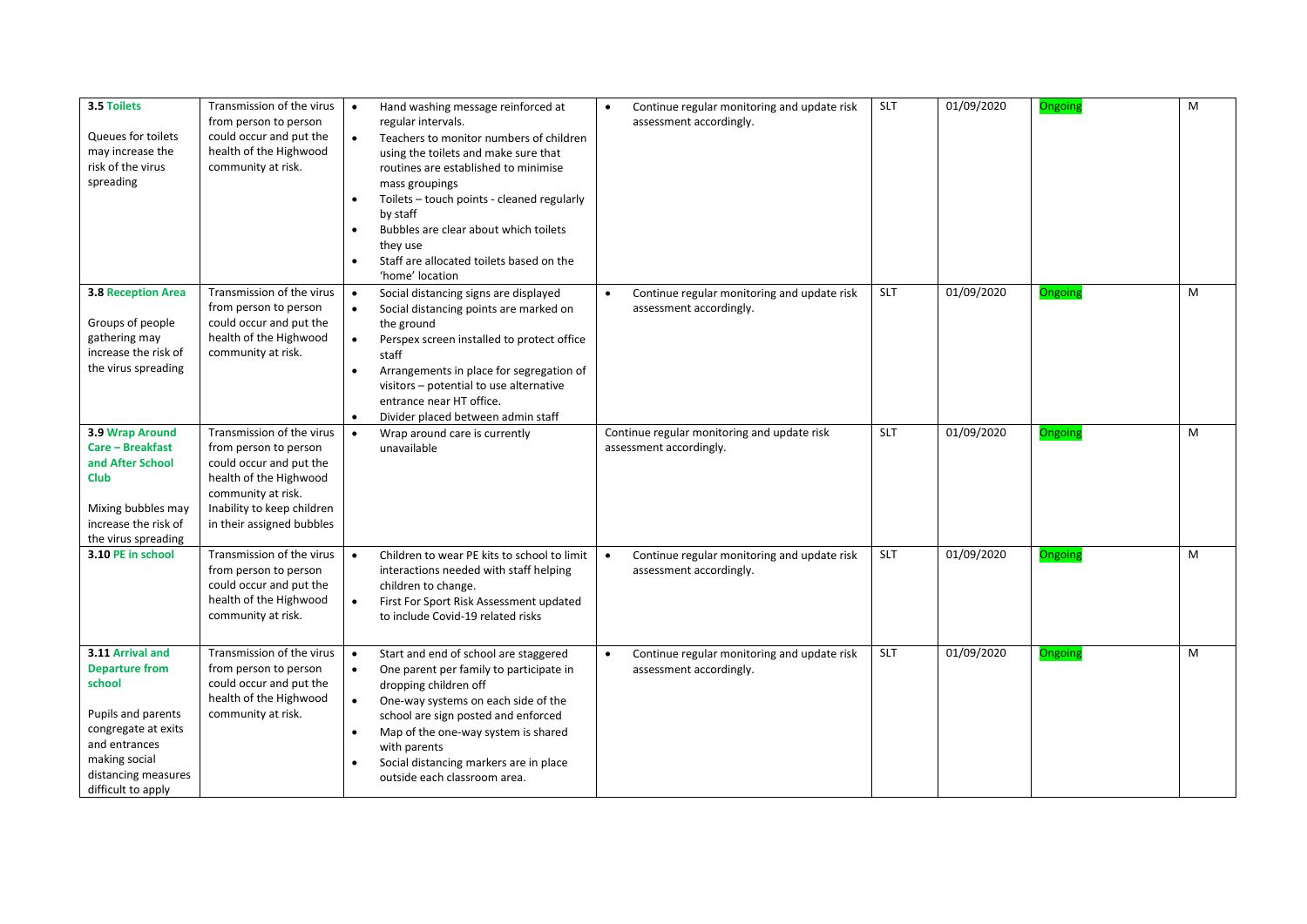|                                    |                                                                                                                               | Staff are ready to welcome children on<br>arrival so that no parent is on site longer<br>than required.<br>Parents able to drop off all children in<br>their family at the earliest arrival time.<br>Childminders are able to drop off<br>$\bullet$<br>children but extra vigilance in keeping<br>their group close will be expected.                                                                                                                                                                                                                                                    |                                                                                                                                                                                      |            |            |         |   |
|------------------------------------|-------------------------------------------------------------------------------------------------------------------------------|------------------------------------------------------------------------------------------------------------------------------------------------------------------------------------------------------------------------------------------------------------------------------------------------------------------------------------------------------------------------------------------------------------------------------------------------------------------------------------------------------------------------------------------------------------------------------------------|--------------------------------------------------------------------------------------------------------------------------------------------------------------------------------------|------------|------------|---------|---|
| 3.12 Fire Strategy                 | Transmission of the virus<br>from person to person<br>could occur and put the<br>health of the Highwood<br>community at risk. | Fire procedures for all areas are still in<br>$\bullet$<br>place.<br>School site is in full use so all areas still<br>$\bullet$<br>need to be swept down.<br>Additional fire wardens have been<br>$\bullet$<br>trained.<br>All staff are aware and have practised<br>$\bullet$<br>fire drill procedures.<br>All children requiring 1:1 support (not<br>with PEEPS) still have their adults in<br>school.<br>One child with PEEP not currently<br>accessing school                                                                                                                        | Continue regular monitoring and update risk<br>$\bullet$<br>assessment accordingly.<br>Update if children with (or requiring PEEP)<br>$\bullet$<br>are added to attendance register. | SLT        | 01/09/2020 | Ongoing | M |
| Community wellbeing<br>4           |                                                                                                                               |                                                                                                                                                                                                                                                                                                                                                                                                                                                                                                                                                                                          |                                                                                                                                                                                      |            |            |         |   |
| 4.1 Wellbeing-<br><b>Staff</b>     | Isolation could cause<br>stress and anxiety during<br>lockdown.                                                               | Weekly staff meetings on Microsoft<br>$\bullet$<br>Teams<br>Coffee Break meetings organised for<br>$\bullet$<br>'non- school related' chats.<br>Postcards sent to support staff.<br>Postcards to teachers<br>Highwood online quiz evening to be<br>organised.                                                                                                                                                                                                                                                                                                                            | $\bullet$<br>$\bullet$                                                                                                                                                               | SLT        | 01/09/2020 |         | M |
| 4.2 Wellbeing -<br><b>Families</b> | Isolation could cause<br>stress and anxiety during<br>lockdown.                                                               | Staff completed safeguarding CPD with a<br>$\bullet$<br>focus on supporting children returning to<br>school.<br>Senior staff timetabled to be visible and<br>$\bullet$<br>accessible at key points of the day (drop<br>off, lunch, pick).<br>Weekly check in calls timetabled for all<br>$\bullet$<br>children learning remotely.<br>Vulnerable children discussed weekly.<br>SLT monitor work engagement and<br>concerns raised via phone calls on a daily<br>basis - concerns escalated if required.<br>Staff updating CPOMS is the same way as<br>they would with children in school. | Virtual Nurture Groups to still continue - LS<br>$\bullet$                                                                                                                           | <b>SLT</b> | 25/01/2021 |         | M |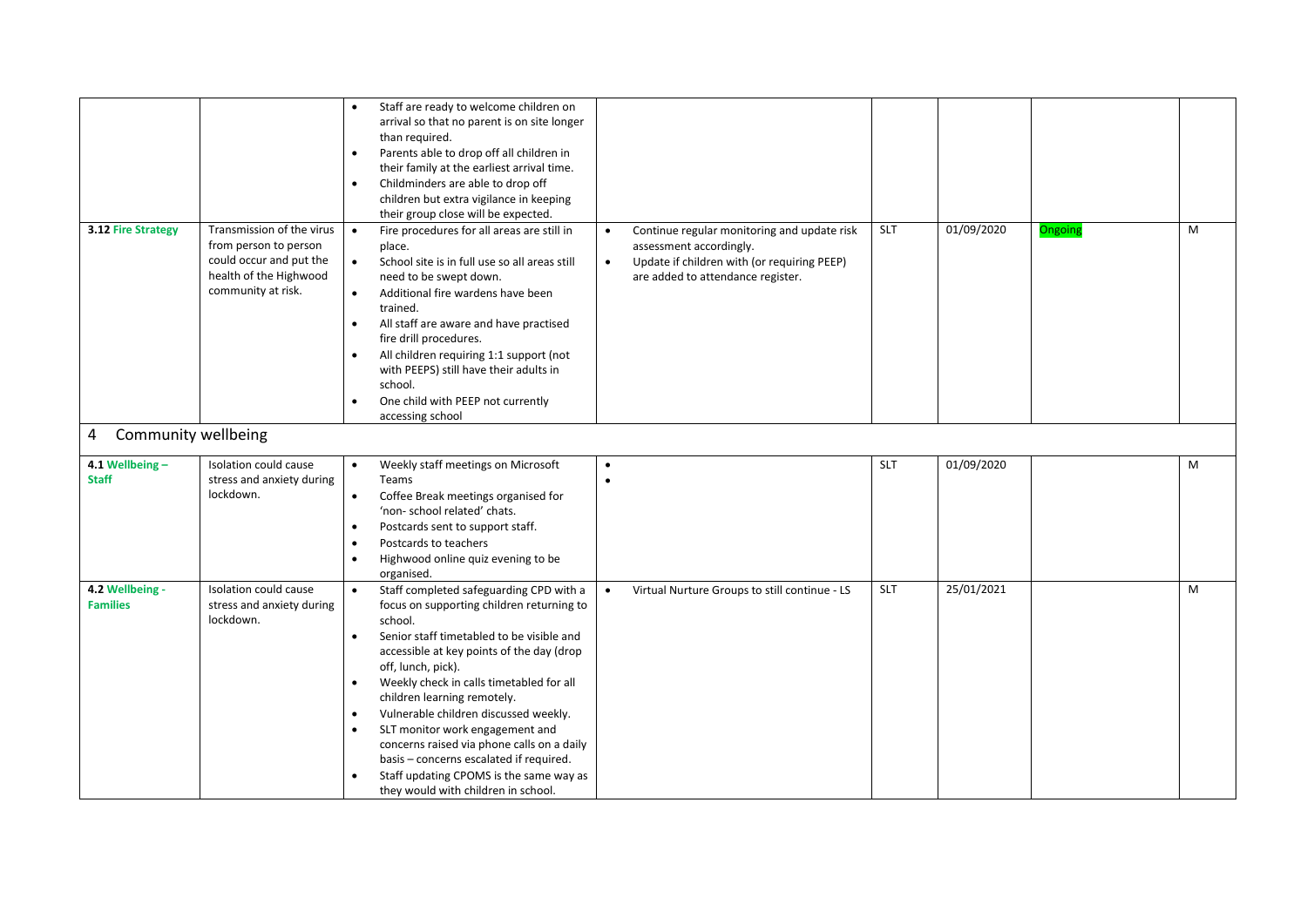|                                                              | REVIEWS AND REVISIONS - Updated on an ongoing basis as feedback is gathered. |                                                                                                                                                                                                    |                                                                                                                                                                                                                                                                                                                                                                                                                                                                                                                                                                                                                                                                                                                                                                                                                                                                                                                                                                                                                                                                                   |                    |                                                      |  |  |
|--------------------------------------------------------------|------------------------------------------------------------------------------|----------------------------------------------------------------------------------------------------------------------------------------------------------------------------------------------------|-----------------------------------------------------------------------------------------------------------------------------------------------------------------------------------------------------------------------------------------------------------------------------------------------------------------------------------------------------------------------------------------------------------------------------------------------------------------------------------------------------------------------------------------------------------------------------------------------------------------------------------------------------------------------------------------------------------------------------------------------------------------------------------------------------------------------------------------------------------------------------------------------------------------------------------------------------------------------------------------------------------------------------------------------------------------------------------|--------------------|------------------------------------------------------|--|--|
| <b>Review</b>                                                | Name of                                                                      | Is assessment                                                                                                                                                                                      | If not, list adjustments with details of who will action and by                                                                                                                                                                                                                                                                                                                                                                                                                                                                                                                                                                                                                                                                                                                                                                                                                                                                                                                                                                                                                   | <b>Approved by</b> | Date of                                              |  |  |
| date                                                         | <b>Assessor</b>                                                              | still valid?                                                                                                                                                                                       | when                                                                                                                                                                                                                                                                                                                                                                                                                                                                                                                                                                                                                                                                                                                                                                                                                                                                                                                                                                                                                                                                              | Headteacher        | next review                                          |  |  |
| Continued<br>from<br>previous Risk<br>Assessment<br>17/09/20 | Matt Hickey                                                                  | $\overline{No}$ – Adding in the<br>criteria for which the<br>testing kits given to<br>schools would be<br>given to the<br>Highwood<br>community.                                                   | Criteria suggestions:<br>1. Is the child on a CP / CiN plan or has social worker involvement and unlikely to<br>receive a test if sent home with symptoms? If yes, Testing Kit is appropriate.<br>Does the family have disability issues that will limit their ability to access a<br>2.<br>test? If yes, Testing Kit is appropriate.<br>Is the child on our monitoring list for previous poor attendance and prolonged<br>3.<br>absence would have a negative impact on their education? If yes, Testing Kit<br>is appropriate.<br>Does the absence of a member of staff risk the capacity of adults dropping to<br>4.<br>a level where bubbles would need to be closed? If yes, Testing Kit is<br>appropriate.<br>Does the absence of a member of staff risk the ratio of adults in Early Years<br>dropping to a level where bubbles would need to be closed? If yes, Testing Kit<br>is appropriate.<br>Does the family have a language barrier that would limit the children's access<br>6.<br>to applying for a test on their own behalf? If yes, Testing Kit is appropriate. | 19/09/20           | When testing kit<br>capacity is in<br>single figures |  |  |
| 04/01/21                                                     | Matt Hickey                                                                  | Updated to reflect<br>concerns raised in<br>Section 44 letters.<br>School evaluated any<br>further reductions<br>that could be made<br>to the minimal<br>mixing that takes<br>place within school. | <b>Bucket group</b><br>$\bullet$<br>Decision taken to provide for the children's needs 1:1 sessions rather than in a group<br>scenario.<br>Class phonics<br>$\bullet$<br>Each class to deliver phonics teaching in class rather than in year groups so that any<br>year group bubbles can now become class bubbles.                                                                                                                                                                                                                                                                                                                                                                                                                                                                                                                                                                                                                                                                                                                                                               | 04/01/21           | Weekly in SLT<br>meeting                             |  |  |
| 13/01/21                                                     | Matt Hickey                                                                  | No. Addition of TAs<br>onto a staff rota<br>requires and update<br>to fire wardens                                                                                                                 | New fire wardens allocated so that all zones have an allocated Fire Warden<br>$\bullet$<br>every day.<br>Smartlog training sent to any new members of staff.<br>$\bullet$<br>SBM discussed the role and answered any question members of staff had.<br>$\bullet$                                                                                                                                                                                                                                                                                                                                                                                                                                                                                                                                                                                                                                                                                                                                                                                                                  | 13/01/21           | If any changes<br>are made to<br>staffing rota.      |  |  |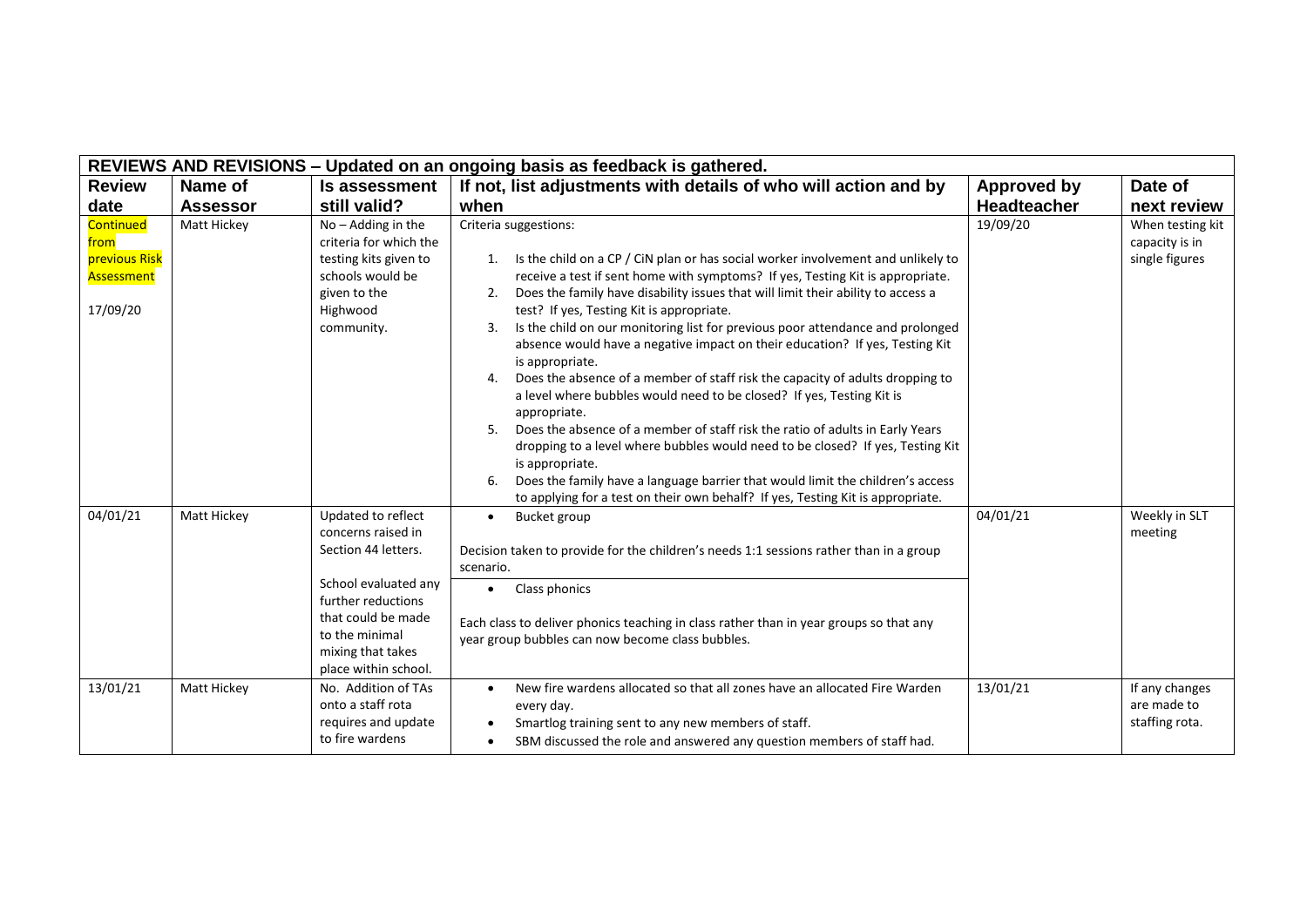| 20/01/21 | Matt Hickey                      | Yes - Additional<br>documentation<br>required to risk<br>assess 'Staff Covid<br><b>Testing</b> | See Staff Testing Risk Assessment document<br>$\bullet$                                                                                                                 | Still in draft form $-$<br>complete by 25/01/21 | Weekly in SLT<br>meeting                         |
|----------|----------------------------------|------------------------------------------------------------------------------------------------|-------------------------------------------------------------------------------------------------------------------------------------------------------------------------|-------------------------------------------------|--------------------------------------------------|
| 22/01/21 | Feedback from<br>external review | Updates required                                                                               | Classroom capacity<br>Update required in relation to additional measures for reducing class sizes in<br>line with government guidelines and social distancing measures. | 25/01/21                                        | Weekly in SLT<br>meeting                         |
|          |                                  |                                                                                                | Hygiene<br>Hygiene – add reference to "catch it, bin it, kill it" arrangements in place and<br>any additional measures for the disposal of waste                        | 25/01/21                                        | Weekly in SLT<br>meeting                         |
|          |                                  |                                                                                                | <b>School Activities</b><br>Add measures being taken in relation to PE activities                                                                                       | 25/01/21                                        | Half Termly in<br>SLT meeting                    |
|          |                                  |                                                                                                | First Aid / Medical Rooms<br>Add arrangements for the cleaning up of bodily fluids and any special<br>arrangements on how the waste is bagged and disposed.             | 25/01/21                                        | Half Termly in<br>SLT meeting                    |
|          |                                  |                                                                                                | Fire Evacuation<br>Add arrangements in place for any personal evacuation plans (PEEPS)                                                                                  | 25/01/21                                        | If any changes<br>are made to<br>class register. |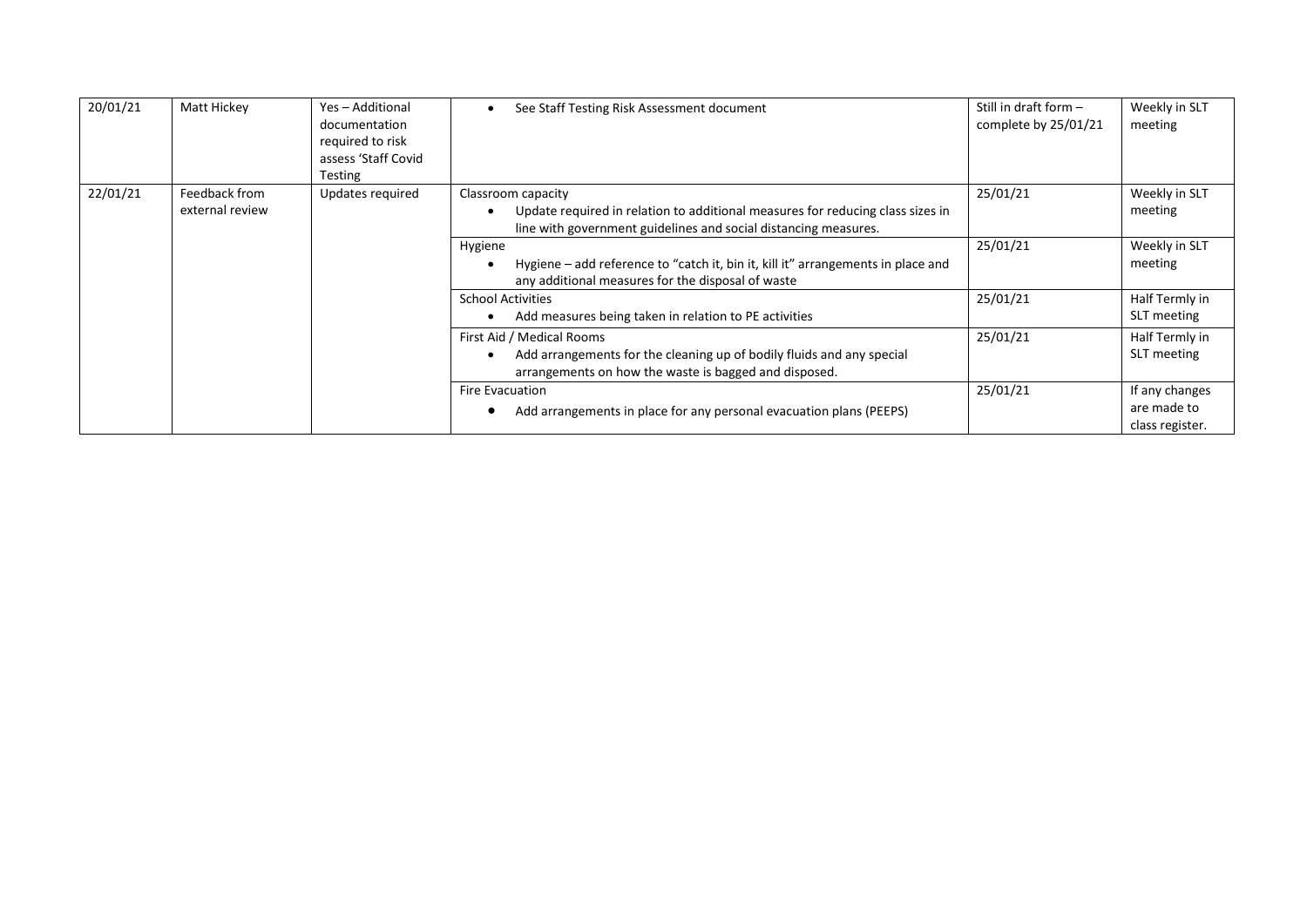

## **Appendix A**



## **Highwood Primary School Coronavirus Essential Visitor Protocol: Contractors and Non-School based Professionals**

| <b>Essential Visitors</b>  | The school will only allow essential visitors on site for:<br>School regular maintenance and emergencies<br>$\circ$<br>For teaching and learning reasons<br>$\circ$<br>Training that must be undertaken in person<br>O<br>Safeguarding reasons<br>O<br>Health and safety reasons<br>O<br>Support from External Agencies, where virtual support is not appropriate<br>All visits will be at the school's discretion.                                                                                                                                                                                                                                                                                                                                                                                                                                                                                 |
|----------------------------|-----------------------------------------------------------------------------------------------------------------------------------------------------------------------------------------------------------------------------------------------------------------------------------------------------------------------------------------------------------------------------------------------------------------------------------------------------------------------------------------------------------------------------------------------------------------------------------------------------------------------------------------------------------------------------------------------------------------------------------------------------------------------------------------------------------------------------------------------------------------------------------------------------|
| <b>Covid-19 Symptoms</b>   | If you have any one of the following symptoms you must not visit school:<br>$\circ$ a high temperature<br>a new, continuous cough - this means coughing a lot for more than an hour, or 3<br>$\circ$<br>or more coughing episodes in 24 hours (if you usually have a cough, it may be<br>worse than usual)<br>$\circ$ a loss or change to your sense of smell or taste – this means you've noticed you<br>cannot smell or taste anything, or things smell or taste different to normal                                                                                                                                                                                                                                                                                                                                                                                                              |
| <b>Health Conditions</b>   | Visitors who are clinically extremely vulnerable to coronavirus should make an<br>appointment to meet the school virtually.<br>If they must visit, they must take precautions by washing their hands regularly,<br>$\bullet$<br>avoiding touching their face and keeping 2 metres away from persons in school.<br>We would expect that the employer has undertaken an individual risk assessment in<br>these circumstances. If appropriate, the school should be given a copy on arrival.                                                                                                                                                                                                                                                                                                                                                                                                           |
| <b>Arranging the Visit</b> | • Visitors must make an appointment to visit school. An exception may be made if it is<br>for essential work for a Child Protection or Child in Need case.<br>Visitors without an appointment may be asked to leave and make an appointment for<br>$\bullet$<br>a later date.<br>The visitor and school will agree a time and date for the visit.<br>$\bullet$<br>Where possible this will be undertaken when there are no pupils in school and<br>$\bullet$<br>avoiding dropping off and picking up times. Where not possible, the visitor will enter<br>school through alternative entrances and avoid all contact with pupils.<br>The visitor will receive a copy of this protocol before final agreement of time/date has<br>been made so we are able to check visitors understand and agree to its detail.<br>The school will ensure this protocol is sent with a read receipt via email.<br>٠ |
| <b>Arrival</b>             | Visitors must arrive at agreed time (please contact the office if you are unable to do<br>this)<br>Report directly to the school reception office unless other prior arrangements have<br>٠<br>been made.<br>Record your arrival on the school's visitor management system and log contact details<br>within the school's Track and Trace App and QR reader.                                                                                                                                                                                                                                                                                                                                                                                                                                                                                                                                        |